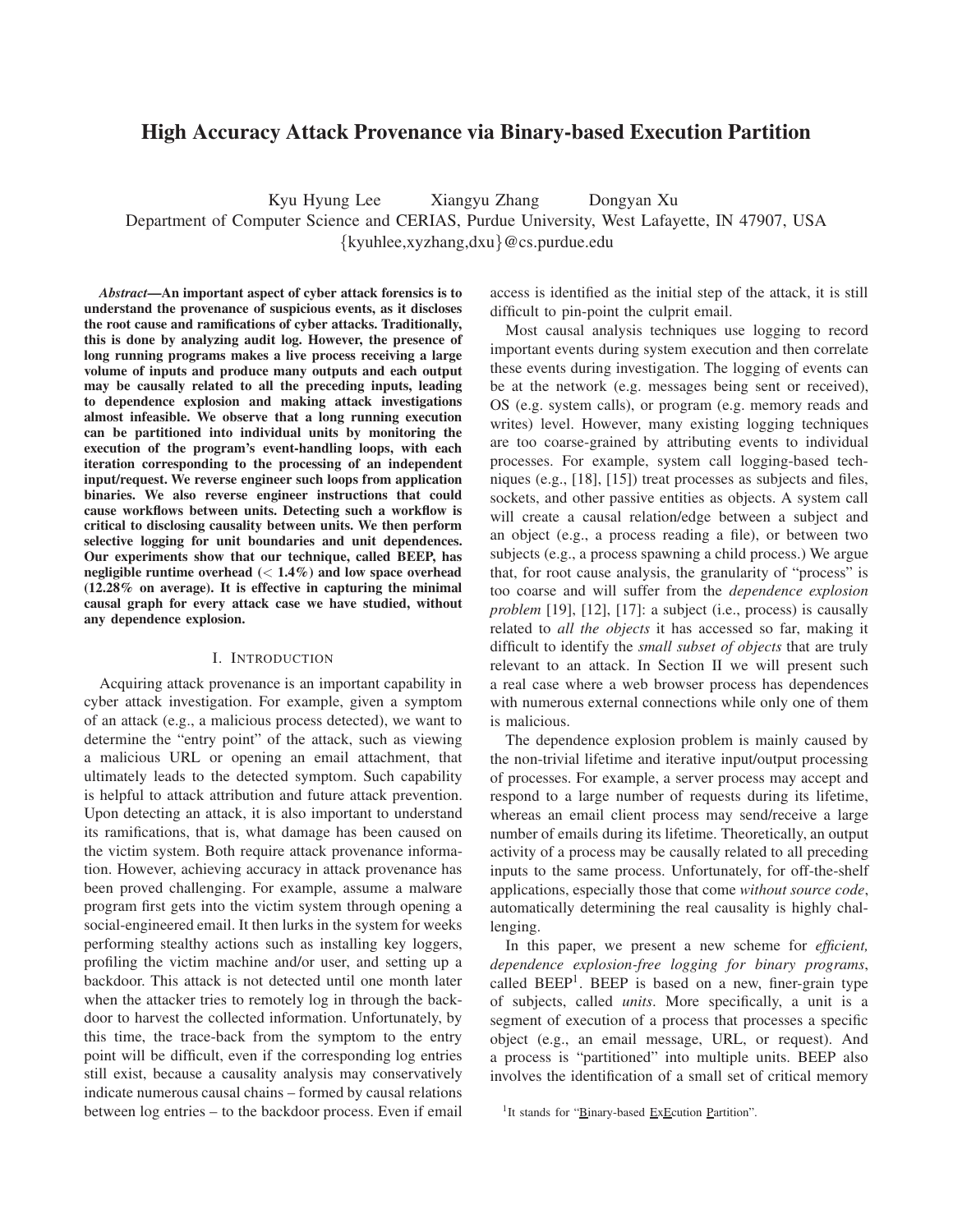dependences that denote high-level causality between units. With subjects being units instead of processes, a subject is likely to be causally related to one or a very few objects (processed by that unit), which will significantly mitigate the dependence explosion hence improving the accuracy of log-based attack provenance. Furthermore, the identification of units is performed *automatically without source code and with very small instrumentation overhead.*

BEEP is based on the following key observation: The execution of a wide range of applications (both server-side and client-side) is dominated by a small number of loops (with large number of iterations for each loop) – for example, loops that receive and dispatch input events and loops in worker threads that process individual tasks. Each iteration of such a loop can be considered a semantically autonomous *unit* as it often operates on an individual input object. As such, BEEP works by reverse engineering such loops from a binary program as well as dependences between iterations of such loops.

Our contributions are summarized as follows.

- We propose to reduce the granularity of executing subjects for log-based attack provenance analysis. Instead of having processes as subjects, BEEP partitions the execution of a process into individual units for effective dependence explosion mitigation.
- We perform an empirical study to illustrate that processbased logging leads to dependence explosion, as well as to confirm the existence of units during the execution of many programs.
- We propose novel techniques to reverse engineer critical loops whose iterations denote the natural boundaries for units, and memory access instructions that induce causal workflows between units. Application binaries are then instrumented at these places to log such events.
- We propose a log analysis algorithm that can cohesively reason about both the system log and our log to construct precise causal dependence graph for an attack.
- We have built a prototype that successfully instruments a set of commonly used Linux applications for more accurate attack investigation. We evaluate the performance of these applications and our results show that the runtime overhead is trivial  $(< 1.4\%)$  and the space overhead is low (12.28% on average). We also conduct three case studies that emulate different real attack scenarios to illustrate the effectiveness of BEEP, under which the causal graphs are on average 40.93 times smaller than those generated by a standard system callbased audit system.

## II. MOTIVATING EXAMPLE : BACKTRACKING A TROJAN ATTACK

In this section, we present a concrete, realistic attack scenario to motivate BEEP. This attack involves the *pine* email client and the *firefox* web browser. A number of other processes such as *procmail*, *bash*, *sendmail* are also involved. We compare the causal graphs generated by analyzing the traditional system call log and by BEEP.

Attack Scenario: Suppose a user has the habit of using *pine* to access e-mails and *firefox* to browse the web. He has kept these two processes alive while using his computer. In a duration of 29 minutes, he has visited 11 different web sites and received/viewed 14 emails. Among the set of emails, there is a phishing email that contains a malicious URL. The user has clicked the URL to open a remote malicious page. Consequently, a file is downloaded to his computer and executed. The file is a backdoor trojan named *blackhole* [2]. Upon execution, *blackhole* opens a backdoor port that can be used for denial of service attacks, installing additional trojans and stealing private information.

Forensic Analysis: The system administrator of the machine by accident detects that a strange process (i.e. the trojan) is running in the background and wants to backtrack to the entry point of the attack. However, the opening of the culprit email and visiting of the malicious URL happened in the past and hence the current state of the system does not provide any obvious hint on the attack entry point. She then applies one of the existing host attack investigation techniques [18], [12] that detects dependences between processes, files, and sockets by analyzing the audit log that records system calls and signals.

Causal analysis of the audit log results in a causal graph as illustrated in Fig. 1(a), in which ovals, diamonds, and boxes represent processes, sockets, and files, respectively. An edge denotes a system call event that causally correlates two entities and the arrow indicates direction of information flow. For example, the path from process *bash* to process *blackhole* (via file *blackhole*) at the bottom of the figure represents that the *bash* shell opens the binary file of *blackhole* and spawns a process from it. The edge from process *firefox* to the binary file means that the file is created by the browser.

Now the administrator knows that the malicious binary comes from *firefox*. However, she wants more specific information about the *source* of the malicious file. Unfortunately, from the graph, she only observes that *firefox* has received inputs from more than 200 sources as the process has been running for quite some time. Each of the diamonds connected to *firefox* denotes that the browser has visited web pages through a socket. In fact, the graph contains 225 different connections. Any of them could be the source of the malicious file whereas the malware is actually from the link through y.y.y.y. Observe that the browser is also causally connected to the *pine* process. When the user clicked the phishing link in the email, *pine* spawned a *firefox* process, which does nothing but forwarding the link to the existing long running *firefox* process.

Assume the administrator is able to track back to the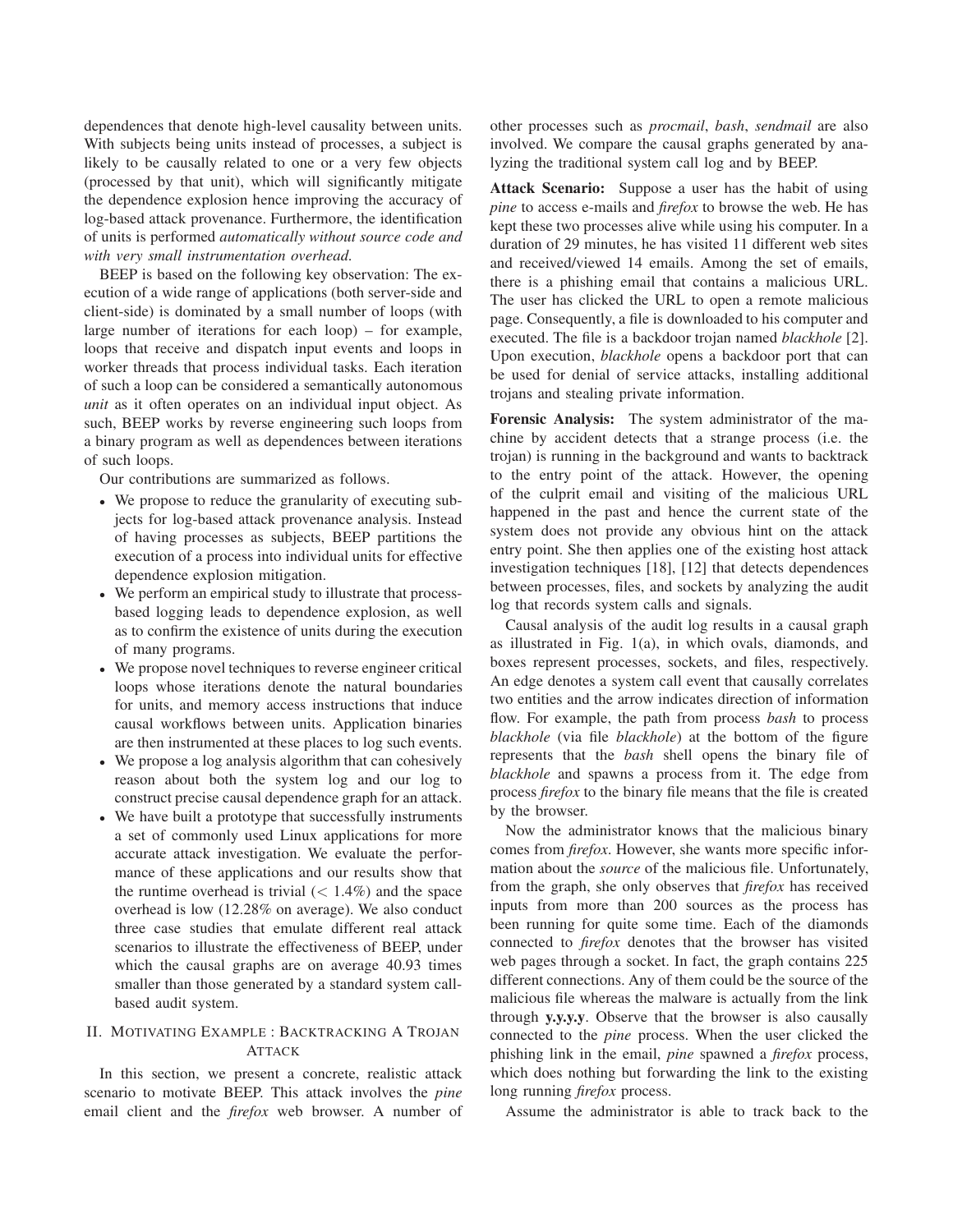

(a) Graph generated from syscall log. It is a much smaller reduced version. The original graph contains 200 more communication channels connected to *firefox*.



(b) Generated graph by fine-grained forensic analyzer

Figure 1. Back-tracking an attack: diamond, box, and oval represent communication channel (e.g. socket), file and process, respectively.

*pine* process. She again faces the difficulty of identifying *which email* has caused the creation of the *firefox* process. The small boxes connected to the *pine* node denote individual emails, each of which is generated from a path of "*sendmail*→*sendmail* →*sendmail* →*procmail*", meaning that initially the *sendmail* daemon receives an incoming mail request, and then it (transitively) spawns two *sendmail* processes and a *procmail* process to handle the request and deliver the message. There are many such paths, among which there is only one for the malicious email.

The second row of Table I shows the graph statistics.

Existing Heuristics: Other researchers have also observed this problem. In existing efforts [18], [12], [19], simple heuristics have been proposed to mitigate the problem, such as using timestamps to approximate causality and using a white list to preclude unnecessary dependences. However, the asynchronous design of long running programs, parallel tasks, and delay in user interactions render timestamps ineffective in many cases. Defining a white list often demands judicious human efforts and may lead to false negatives.

For example, to detect which connection in *firefox* causes the creation of the malicious file, one could detect the socket read/writes events that are close to the file write event along the time dimension. Unfortunately, *firefox* is a multithreaded program that allows opening multiple tabs to show different web pages at the same time. The reads and writes from/to sockets in different threads interleave. In particular, the closest connection was a connection to *Google*, not the malicious connection. Furthermore, file writes are conducted in an asynchronous way in *firefox* to improve responsiveness. Specifically, when a thread (corresponding to a tab) wants

to perform a file write, it posts this request to a work queue. The request is later dequeued and processed by an idle thread specialized in file writing. In other words, there may be substantial delay between the event of viewing the page and the file write. In fact, there are activities in 21 different non-

|                      | process # | file $#$ | com. channel $#$ | edge # |  |  |
|----------------------|-----------|----------|------------------|--------|--|--|
| Linux audit          |           |          | 25.              | 354    |  |  |
| File Offset [26]     |           |          | 25.              | 354    |  |  |
| Socket Interval [12] | 50        |          | 39               | 145    |  |  |
| <b>REEP</b>          | 10        |          |                  |        |  |  |
| Table                |           |          |                  |        |  |  |

COMPARISON OF CAUSAL GRAPHS VIA FOUR APPROACHES.

malicious connections between these two events in our case study.

Another possible heuristic is to treat a *thread* as an autonomous subject. However, in *firefox*, unless the workflow between the page viewing thread and the file write thread is tracked, the connection between the file and the malicious URL cannot be properly established. Also, large programs such as *firefox* and *apache* make heavy use of thread pools such that events in the same thread may not be causally related as a thread may be used/reused to process multiple independent input requests.

In [26], file offsets are logged additionally to distinguish processes that operate on different segments of a file. Only the processes that operate on the same file segment are considered causally related. In our example, such a technique is not able to reduce any false dependencies because partial file accesses did not happen. For example, when the user reads an email message, *pine* always reads the entire file. *Firefox* and *bash* also access the *blackhole* file as a whole.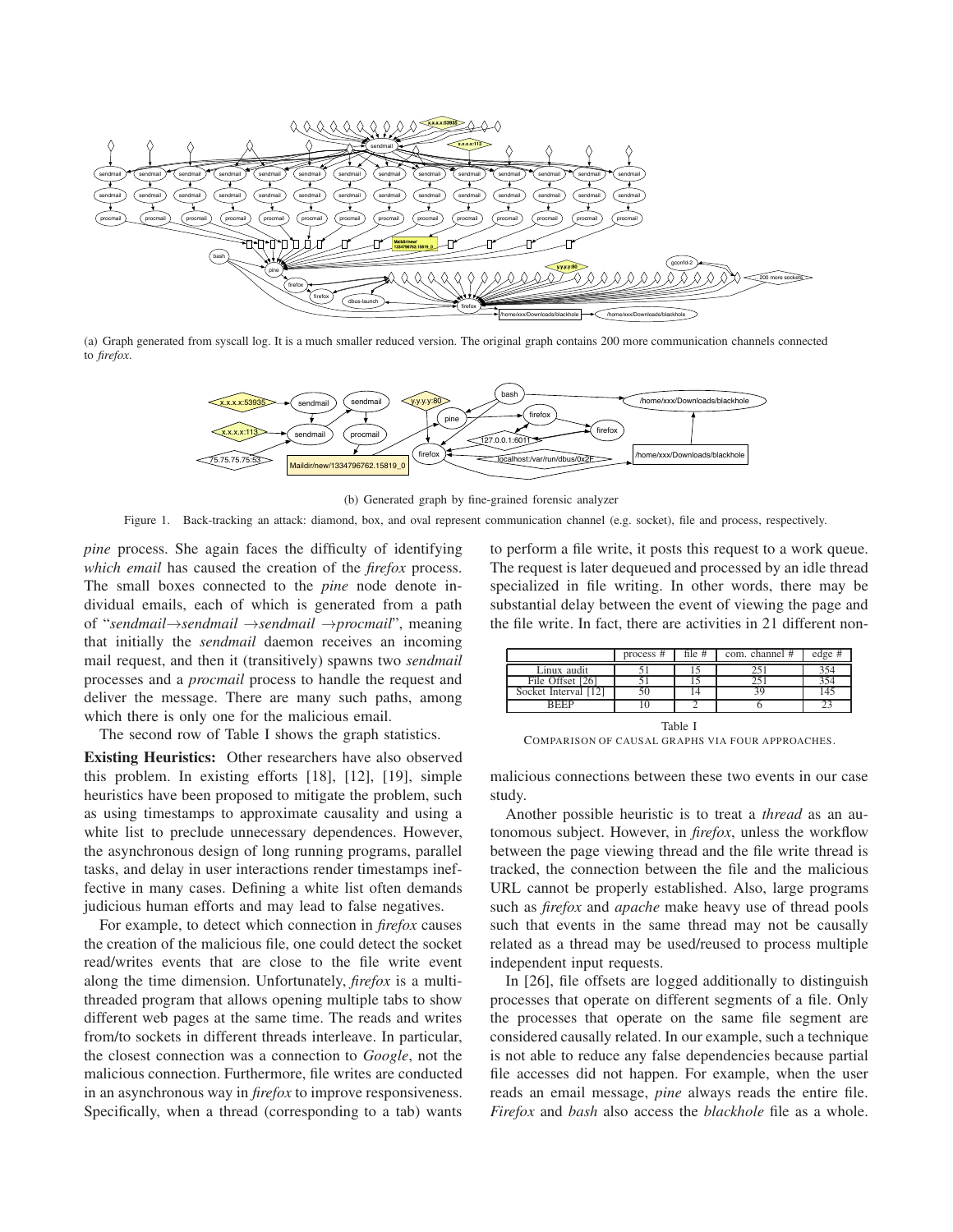The third row of Table I shows the statistics of the file offset approach.

TASER [12] separates an execution to segments bounded by two consecutive socket reads to reduce false dependences. Subjects/objects falling into different segments are not considered as causally related. However, it does not work for programs that are not network oriented (e.g. an editor). Furthermore, a segment in their notion is not semantically autonomous and hence the technique may have false negatives. In the *firefox* case, the technique misses the causality between the file write and the socket read as they are performed in different threads. The fourth row of Table I shows the statistics of this approach. It reduces more than 200 dependencies, mainly from *firefox*. However, the resulting causal graph is still quite large because it is not able to achieve reduction from *pine* as *pine* reads from email files instead of sockets. As a result, all emails are considered causally related and hence all the corresponding socket reads by the *sendmail* processes. It also undesirably removes key dependencies such that the root cause email is not even reachable from the symptom.

Overview of Our Approach: We propose BEEP to facilitate more accurate causality analysis with a finergrain subject: the unit. BEEP dynamically partitions the execution of a process into autonomous execution segments called units. A unit is essentially an iteration of an event processing loop. For a program driven by external events, its execution is dominated by such iterations and the functions directly/indirectly invoked by the iterations. On the other hand, units are not completely independent. So we detect causality between units by observing *memory dependences.* For example, in *firefox*, the processing of an event, such as a connection opening event, page loading event, or page rendering event, is carried out by an iteration of a loop. An iteration (i.e., unit) may further post more continuation tasks in a work queue which are handled by other loop iterations (i.e., units.)

To help identifying units, BEEP first *automatically* detects the event processing loops in the *firefox* binary and the instructions that cause dependences between units by running the binary on a set of training runs. Then, it instruments the binary at the identified instructions to log unit boundaries and unit dependences during production runs. A causal graph is generated by analyzing both the standard audit log and our log. In the generated causal graph, a process is decomposed into many autonomous units with the corresponding partitioning of the objects (e.g., files, sockets) accessed by each unit, hence avoiding the dependence explosion as demonstrated earlier in the section.

Fig. 1(b) shows the graph generated by BEEP-induced log. In the graph, an oval represents a division of a process composed of a unit or a set of inter-dependent units. This causal graph accurately captures the minimal causal path between the root cause – the initial phishing email – to the symptom – the back door process. Observe that the three sockets connected to *sendmail* processes include the two connections that deliver the phishing email<sup>2</sup> and the one to the name server (75.75.75.75). The two sockets connected to the *firefox* process denote the local address (127.0.0.1) used for receiving the link from the *firefox* process spawned by *pine*, and the malicious web site (y.y.y.y:80), respectively. Observe that the phishing email is precisely pinpointed (the file between *procmail* and *pine*). The fifth row of Table I shows the statistics of BEEP.

The observation is that BEEP is much more accurate as it precisely captures the attack causal path. In the following sections, we further discuss the loop-based unit concept and technical details.

## III. DESIGN PATTERNS OF LONG RUNNING PROGRAMS

A key concept in BEEP is execution units derived from loop iterations. In this section, we conduct a study of the design patterns of (relatively) long running programs to illustrate the generality of the unit concept and explain the intuitions behind it.

## *A. Unit*

Short running programs unlikely cause dependence explosion as their entire execution is usually a cohesive semantic unit. In contrast, long running programs often process many independent inputs during their lifetime. Hence it is undesirable to use a single node to represent a long running process as in traditional causal analysis techniques because that'd force causal relations from different independent inputs to be undesirably related. Instead, we should partition it into autonomous sub-executions corresponding to independent inputs. The essence of BEEP is to leverage *top-level* event handling loops to perform such partitioning.

To identify the program structure and characteristics of long running programs, we study a large pool of popular open-source programs. We collect a list of 94 long running Linux applications in different categories, including 51 server programs in 10 categories and 43 UI progrmas in 12 categories. These applications are written in various languages (C, C++, Java, Python, Perl or Tcl). We summarize the results in Table II. Column 2 presents the category and column 3 shows the number of applications we collect for each category. Column 4 presents the number of applications with top level event loops. For example, in the 13 web server applications we study, all of them have their execution dominated by event loops.

Overall, all of the 94 applications have the loop-based, event-processing structure. In most cases, we observe that the event processing loop is inside the application code. In some case, we find that the event loop can reside in special libraries. For example, 12 of the UI programs use event

<sup>2</sup>The two connections have the same IP but different ports.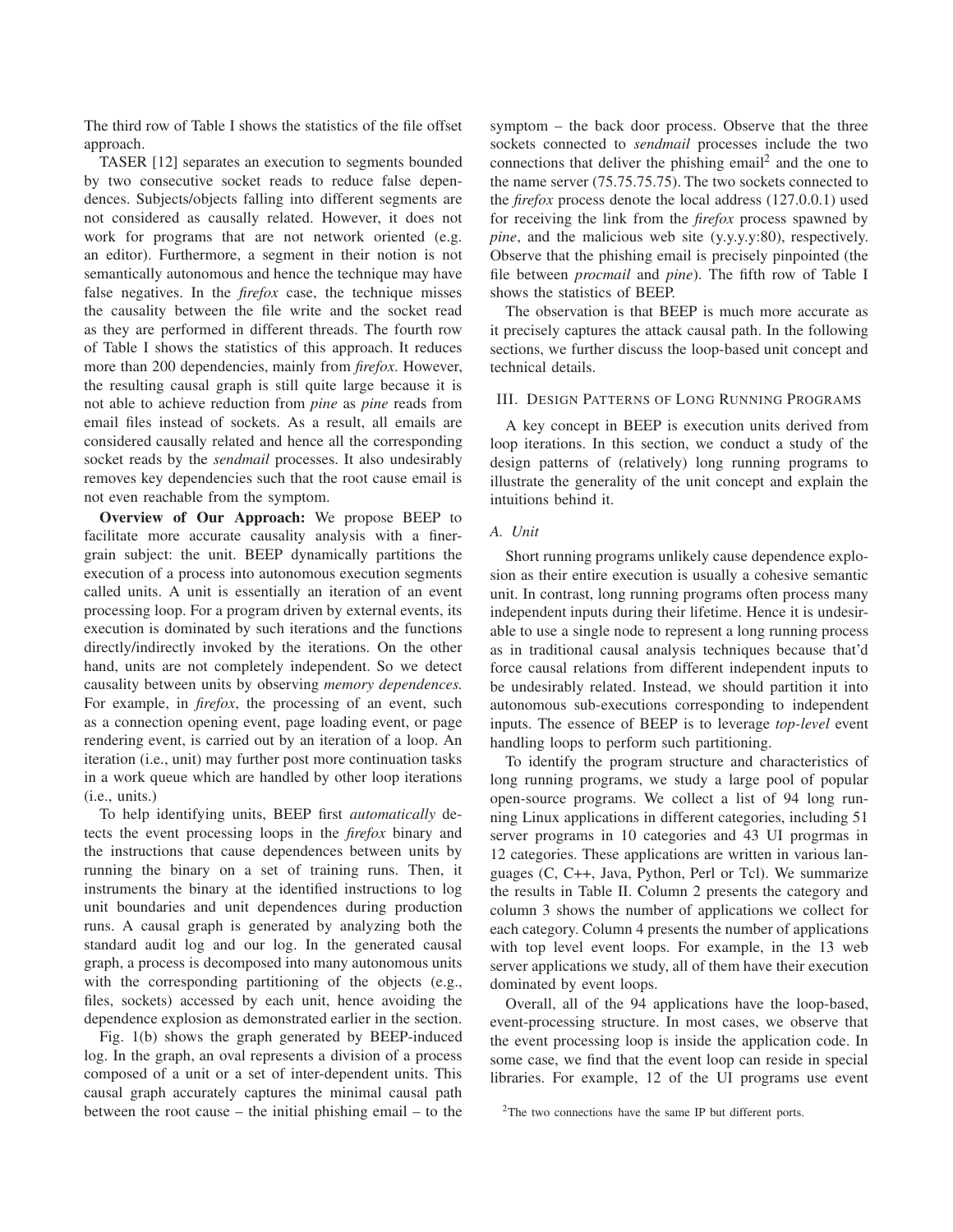|                                                    | 1093 void server_accept_loop() $\{$                                       |                                       |                                       |
|----------------------------------------------------|---------------------------------------------------------------------------|---------------------------------------|---------------------------------------|
| 337<br>int main() $\{$                             | 1118 [UNIT] $for(:,)$ {                                                   | 593 static void *listener_thread() {  | 820 static void *worker_thread() {    |
| 1063 [UNIT] $for(:,)$ {                            | $\ddotsc$<br>1168<br>$newsock = accept()$ ;                               | 631 [UNIT] while(1) $\{$              | 842 [UNIT] while(!workers_may_exit) { |
| $w3mFuncList[]$ . func $()$ ;<br>1081              | $\ddotsc$<br>$if((pid=fork()) == 0)$<br>1241                              | 742<br>$rv = accept\_func()$ ;<br>    | 862<br>ap_queue_pop $()$ ;            |
| 1110<br>mouse active();                            | 1242<br>//Child process handles the request<br>                           | 768<br>$ap\_queue\_push()$ ;          | 894<br>$process\_socket()$ ;          |
| 1144<br>$c = getch$ ;                              | 1264<br>break; // child done<br>1265<br>  // if end, parent stays in loop | 798<br>$\}$ // while end              | 899<br><i>Mwhile end</i>              |
| 1178 $}$ // for end<br>1179 } // main function end | 1304 } // for end                                                         | 810 } // listener_thread function end | 906 } // worker_thread function end   |
| $[\text{main.c}]$                                  | 1305   // server_accept_loop function end                                 | [server/mpm/worker/worker.c]          | [server/mpm/worker/worker.c]          |
|                                                    | [sshd.c]                                                                  |                                       |                                       |
| (a) $W3M-0.5.2$                                    | $(b)$ sshd-5.9                                                            | (c) Apache-2.2.21 Listener thread     | (d) Apache-2.2.21 Worker thread       |

Figure 2. Event Processing Loop Examples

|          | Category                | Total<br>Applications | Loop structured<br>Applications |
|----------|-------------------------|-----------------------|---------------------------------|
|          | Web server              | 13                    | 13                              |
|          | Mail server             | 8                     | 8                               |
|          | FTP server              | 6                     | 6                               |
|          | SSHD server             | $\overline{2}$        | $\overline{2}$                  |
| Servers  | <b>DNS</b> server       | 9                     | 9                               |
|          | Database server         | 4                     | 4                               |
|          | Proxy server            | 2                     | $\overline{2}$                  |
|          | Media server            | 5                     | 5                               |
|          | Directory server        | 3                     | 3                               |
|          | Version control server  | $\overline{2}$        | $\overline{2}$                  |
|          | Remote desktop server   | $\overline{2}$        | $\overline{2}$                  |
|          | Web browser             | 5                     | 5                               |
|          | E-mail client           | 5                     | 5                               |
|          | FTP client              | 5                     | 5                               |
|          | Office                  | 2                     | 2                               |
|          | <b>Text Editor</b>      | 3                     | 3                               |
| UI       | Image tool              | 4                     | 4                               |
| Programs | Audio player            | 2                     | 2                               |
|          | Video player            | 4                     | 4                               |
|          | P <sub>2P</sub> program | 6                     | 6                               |
|          | Messanger               | 2                     | $\overline{2}$                  |
|          | File manager            | $\overline{2}$        | $\overline{2}$                  |
|          | Shell program           | 3                     | 3                               |

Table II PROGRAMMING STRUCTURE OF LONG RUNNING APPLICATIONS

processing library such as GTK+, QT or KDE, and the main loop is located inside these libraries.

Through this study, we observe that a long running program is most likely driven by external events such as remote requests, keyboard and mouse inputs. The execution of such a program is dominated by event processing loop(s) and the functions that are directly/indirectly invoked by the loop body. For further investigation, we reduce our sample set and study more detailed structure of the selected long running programs. We pick target programs based on their popularity and category. Table III shows the programs we select.

In Fig. 2, we show the event handling loops from three representative applications that are single-process, multiprocess, and multi-threaded, respectively. A loop with the [UNIT] annotation denotes that it is an event processing loop. Fig. 2 (a) shows the request handling loop of *W3M*, a text-based web browser. *W3M* is a single-process application: The main process receives and also handles input requests. At line 1063, *W3M* begins an infinite loop and each iteration handles a single user request. At lines 1110 and 1144, *W3M* receives user inputs from mouse and keyboard and processes the request at line 1081. The next request cannot be processed until the current one is done. Fig. 2 (b) shows a multi-process application *sshd*, the SSH daemon program. *Sshd* starts a loop at line 1118 and receives network requests at line 1168. Then it spawns a child process by calling fork() at line 1241. The spawned child process handles the received request and then terminates. After the parent process forks the child, it immediately starts the next iteration to receive the next request. Fig. 2 (c) and (d) show the event processing loops from *Apache*, a web server program. *Apache* is a multi-threaded application and it creates several threads to handle simultaneous requests. *Apache* creates two different classes of threads, listeners and workers. A listener thread receives a network request and then pushes the connection information into a queue. Worker threads keep checking the queue. Whenever the queue is not empty, a worker thread dequeues the connection information and handles the request. Fig. 2 (c) shows the code snippet of a listener thread and (d) shows a worker thread.

In all three applications, one iteration of an event loop always initiates a semantically independent sub-execution. In case (a), an iteration precisely corresponds to an independent sub-execution. In case (b), since the child process does not have event loops, its entire execution can be considered as one unit, which is causally induced by the iteration of the event loop in the main process. In other words, by treating an event loop iteration as a unit and the child process another unit and correlating them through the spawn event, we can isolate the independent sub-executions. In case (c), an iteration of the listener thread's event loop causes the execution of another iteration in the worker thread's event loop. Again, by treating the *top-level* event loop iterations (in the two threads) as units and correlating them through queue operations, we can isolate the independent sub-executions.

In fact, our study on the set of applications listed in Table III shows that all of them follow one of the three afore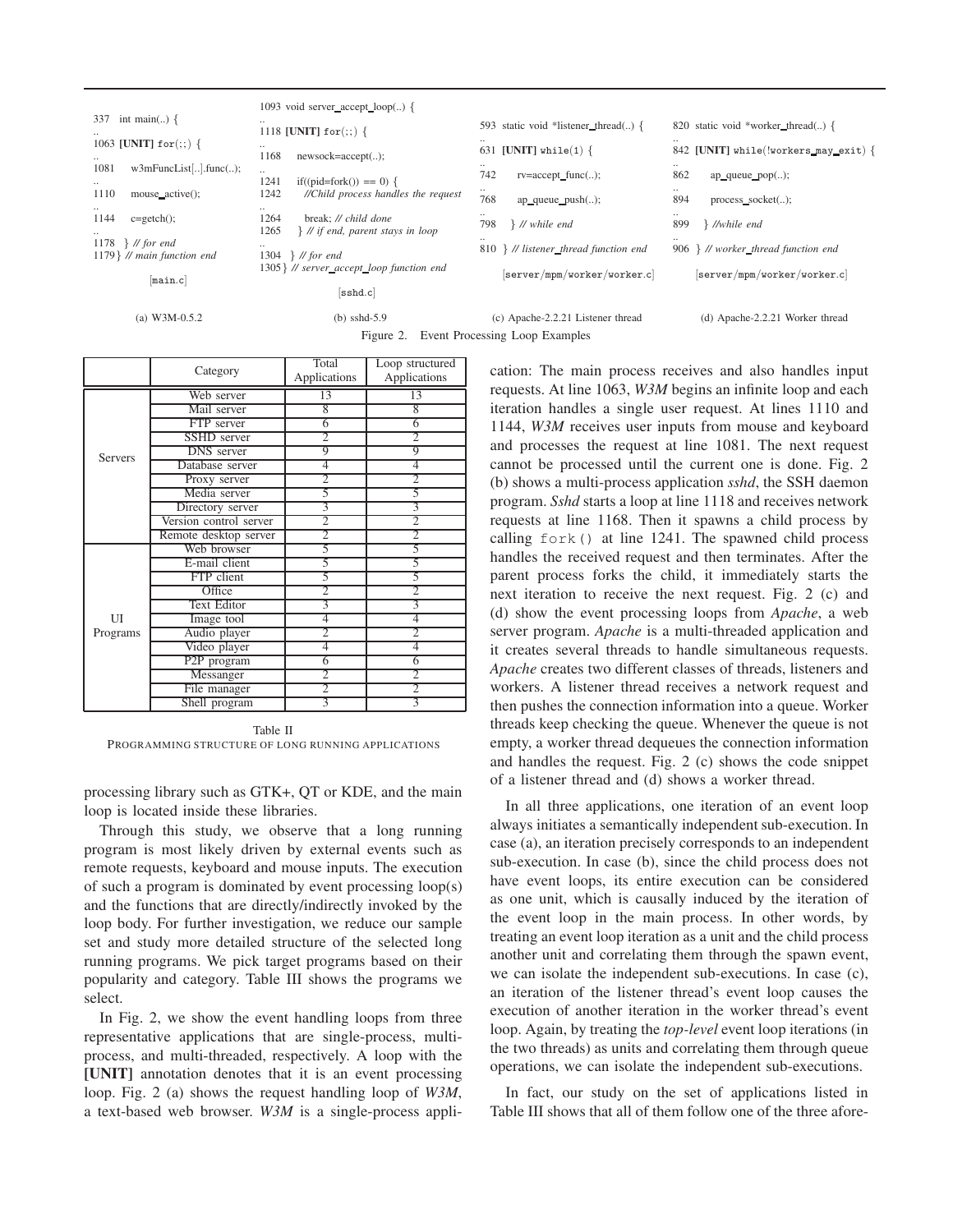mentioned patterns. Note that these applications represent a set of commonly used programs that could be long running. This strongly supports our idea of treating top-level event loop iterations (or the entire execution in the absence of any event loop) as units to isolate independent sub-executions and the input/output data they process.

|                | Applications          | Type                       | Unit dependence |
|----------------|-----------------------|----------------------------|-----------------|
|                | $Sshd-5.9$            | multi-process              | Fork. Socket    |
|                | Sendmail-8.12.11      | multi-process              | Fork. Socket    |
| <b>Servers</b> | Proftpd-1.3.4         | multi-process              | Fork. Socket    |
|                | Apache-2.2.21         | multi-thread               | Memory, Socket  |
|                | Cherokee-1.2.1        | multi-thread               | Socket          |
|                | $W$ get-1.13          | single                     | No.             |
|                | $W3m-0.5.2$           | single                     | Socket          |
|                | Pine-4.64             | $\overline{\text{single}}$ | File            |
| UI             | MidnightCommand-4.6.1 | single                     | File            |
| Programs       | $V$ im-7.3            | single                     | Memory, File    |
|                | $Bash-4.2$            | multi-process              | Fork, Pipe      |
|                | Firefox-11            | multi-thread               | Memory, Socket  |
|                | Yafc-1.1.1            | single                     | Socket          |
|                | Transmission-2.6      | multi-thread               | Memory, Socket  |

Table III APPLICATION DESCRIPTION

#### *B. Inter-Unit Dependence*

From previous discussion, we know that a unit alone may not correspond to a sub-execution handling an independent input, such as in the last two cases in Fig. 2. Instead, a few inter-dependent units together constitute an autonomous subexecution. It is hence critical to detect dependences between units.

We further study the set of applications in Table III and observe the patterns that can induce dependences between units. As shown in the last column of the table, one popular pattern is through system-level events, such as file/socket reads and writes and process forking. These dependences can be easily detected from a standard audit log. For complex applications, such as *apache*, *firefox*, and *vim*, dependences caused by memory accesses (i.e. one unit writes to some memory and another unit reads it) are critical to detecting inter-unit dependences. For example, a listener thread in *apache* writes connection information to a queue, which is a data structure in memory, and a worker thread reads it from the queue memory. We also observe that the memory footprint of the queue is small and the queue is heavily reused by many threads. Hence, page-level memory dependence detection as in [20] cannot disambiguate the dependencies belong to different autonomous sub-executions. Hence, we need to instrument the memory access instructions corresponding to enqueue and dequeue operations to detect the dependences. In *vim*, files being edited are loaded to memory buffers and these buffers serve as the communication channels between different iterations of the event loop.

Another important observation is that besides the dependences denoting high-level workflow, there are also a large volume of low level dependences that cross unit boundaries including those caused by memory management, caching, and statistics collection. They are not interesting from the causal analysis perspective. We will discuss details of detecting inter-unit workflow dependences and precluding low level dependences of no analysis interest in Section IV-B.

## IV. IDENTIFYING UNIT LOOPS AND UNIT DEPENDENCES

Ideally, we would like to have source code and programmer annotations about units and unit dependences. However in practice, since programs on a system usually come from vastly diverse sources, it is very difficult to enforce the availability of such annotations or even the source code. In cases that we have the source code, it is still very difficult to identify units and unit dependences *statically* because the task entails a lot of static analysis that are hard to achieve good precision. For example, it is very challenging to statically identify program dependences representing high level workflow. A conservative approximation will result in a lot of unnecessary instrumentation, leading to high runtime overhead. Hence in this paper, we propose dynamic analysis to detect unit and unit dependences without source code. In the remainder of this section, we present these analysis and discuss why dynamic analysis is an appropriate design choice due to the nature of units and unit dependences.

## *A. Reverse Engineering Unit Loops*

In this section, we describe a technique to detect loops from application binaries that can produce units at runtime, called *unit loops*. We leverage two observations: (1) such loops (e.g. event handling loops) are most likely top level loops, that is, loops that are not nested in any other loops; (2) their loop body must make some system calls to receive inputs or produce outputs. Due to the difficulty of static binary analysis, we use a number of training runs to detect unit loops. For instance, it is difficult to statically determine whether a loop in a function is a top level loop as the function may be the target of some indirect function call inside another loop.



Figure 3. Loops in applications.

We cannot simply treat all top level loops as unit loops. Applications tend to have other top level loops for program initialization (e.g. argument parsing) and finalization. Fig. 3 (a) shows a typical design pattern for the applications we have studied. The key characteristic is that unit loops must interact with external environment. Most unit loops receive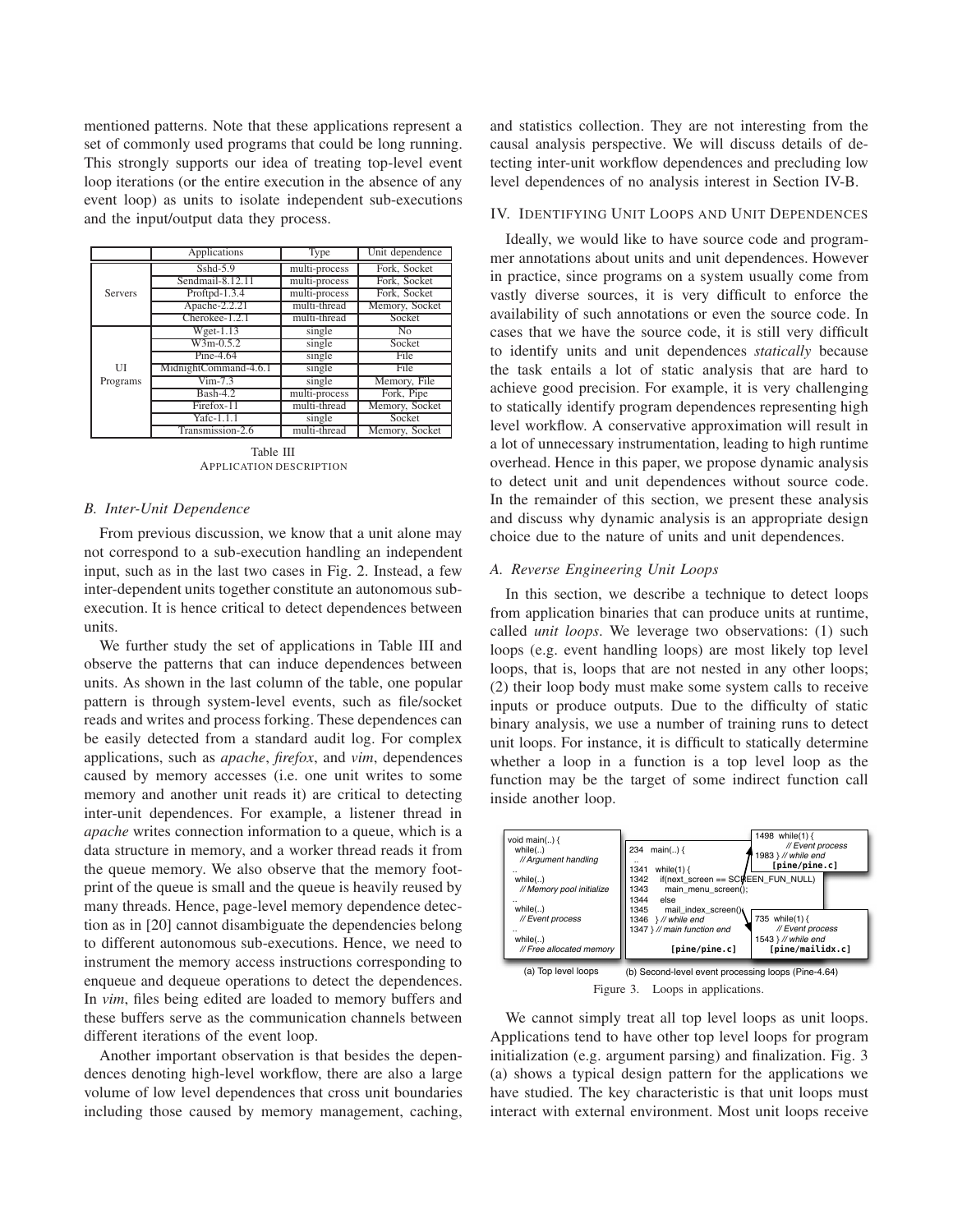inputs. Unit loops that retrieve and process tasks from a work queue may not receive inputs, but they produce outputs.

In some cases, top level loops are not sufficient as event handling loops may nest inside other loops. *Pine* is such an example. Fig. 3 (b) shows that a top level loop at line 1341 calls either main\_menu\_screen() or mail\_index\_screen() depending on if the next screen that needs to be displayed is the main menu or the email index. Both main\_menu\_screen() and mail index screen() have their own event processing loop at line 1498 of *pine.c* and line 735 of *mailidx.c*, respectively. When the user stays in the mail index screen and browses e-mail messages, the execution stays in the loop at line 735. *Pine* starts a new iteration of the top level loop at line 1341 when the user exits from the mail index screen. Similarly, execution stays in the loop at line 1498 when the user stays in the main menu.



 Figure 4. Two layers of units in *pine*. The 1st layer node represents an iter- ation of the main loop, in which the loop inside mail\_index\_screen() iterates multiple times. The two second layer nodes represent two consecutive iterations of the inner loop.

If we only consider the top level loop as the unit loop and miss the second level loops, spurious causal dependences will be introduced. Consider the partial causal graph in Fig. 4 for *pine*. There is a file read and a file write in each iteration of the inner loop. If the second layer units are not identified, all the iterations of the inner loop together are denoted by a single first layer node. Since each outgoing edge is considered causally dependent on all the incoming edges of the same node, the file write in the second iteration is undesirably dependent on the file reads in both iterations. With the second layer units, we can precisely attribute the file write to only the file read within the same iteration.

To tolerate such cases, our training system is configurable, allowing the user to specify the number of loop nesting layers to be considered. In this paper, we set it to 2, meaning that we look for unit loops in both the top level loops and those that directly nest in the top level loops. It is sufficient for the applications we consider.

In the training phase, our technique first constructs control flow graphs and call graphs for subject binaries using PE-BIL [21], to identify loop heads and exits. Then we perform dynamic instrumentation using PIN [23] to log the beginning and ending of each iteration of all loops and system calls. We analyze the generated training log to filter out those loops that nest too deep or do not involve input/output syscalls. The remaining loops are considered as unit loops. Details are elided. Note that imprecision in static graph construction does not affect our technique as we rely on dynamic analysis to detect loop nesting and system calls.

The second to fourth columns of Table IV show the numbers of loops, high level loops, and unit loops in the applications we consider. Observe that despite the large number of loops, our technique can detect a very small number of unit loops. With the nesting configuration of 2, we identify three unit loops from *Pine* as discussed earlier. *Apache* has two different unit loops, one for the listener thread and the other the worker thread. *Firefox* has nine unit loops, one for each different type of thread.

Discussion. BEEP's unit loop detection is through dynamic analysis and heuristics. Hence, it is theoretically incomplete and unsound. However, incompleteness and unsoundness does not cause problems for us in practice. First of all, it is very unlikely for BEEP to miss the first layer event loops as applications rely on their event loops to operate. In contrast, we may miss unit loops in the lower layers if the configured number is too small. The effect of missing lower layer unit loops is illustrated by Fig. 4, which is undesirable unification of dependences. However, due to the modular design of most existing software, it is unlikely that developers put their event loops or dominant operation loops deep inside other loops. Nesting level of 2 is the maximum we have encountered.

In the presence of unsoundness, we may detect loops that should not be considered as unit loops. For example in Fig. 4, assume the second file write is indeed causally dependent on both file reads, it is hence not necessary to have the second layer units. However, despite the *redundancy*, having the second layer units does not affect the *correctness* of the causal graph as in the later cross-unit dependence analysis phase, we will detect the causal dependence between the two second layer units so that we are able to correlate the file write to both file reads. Since our technique is very lightweight, the overhead caused by redundancy may not matter. These arguments are supported by our empirical results in Section VII.

#### *B. Reverse Engineering Inter-Unit Dependences*

From our previous discussion in Section III-B, capturing inter-unit dependence is important to isolating semantically independent sub-executions constituted by multiple units. Since dependence caused by system level events can be easily detected from audit log, We in this section focus on reverse engineering inter-unit dependence through memory.

Workflow Dependence vs. Low Level Dependence. In practice, there are lots of memory dependences crossing unit boundaries. Only some of them are helpful in separating units belonging to semantically independent subexecutions. We call them *workflow dependences* or high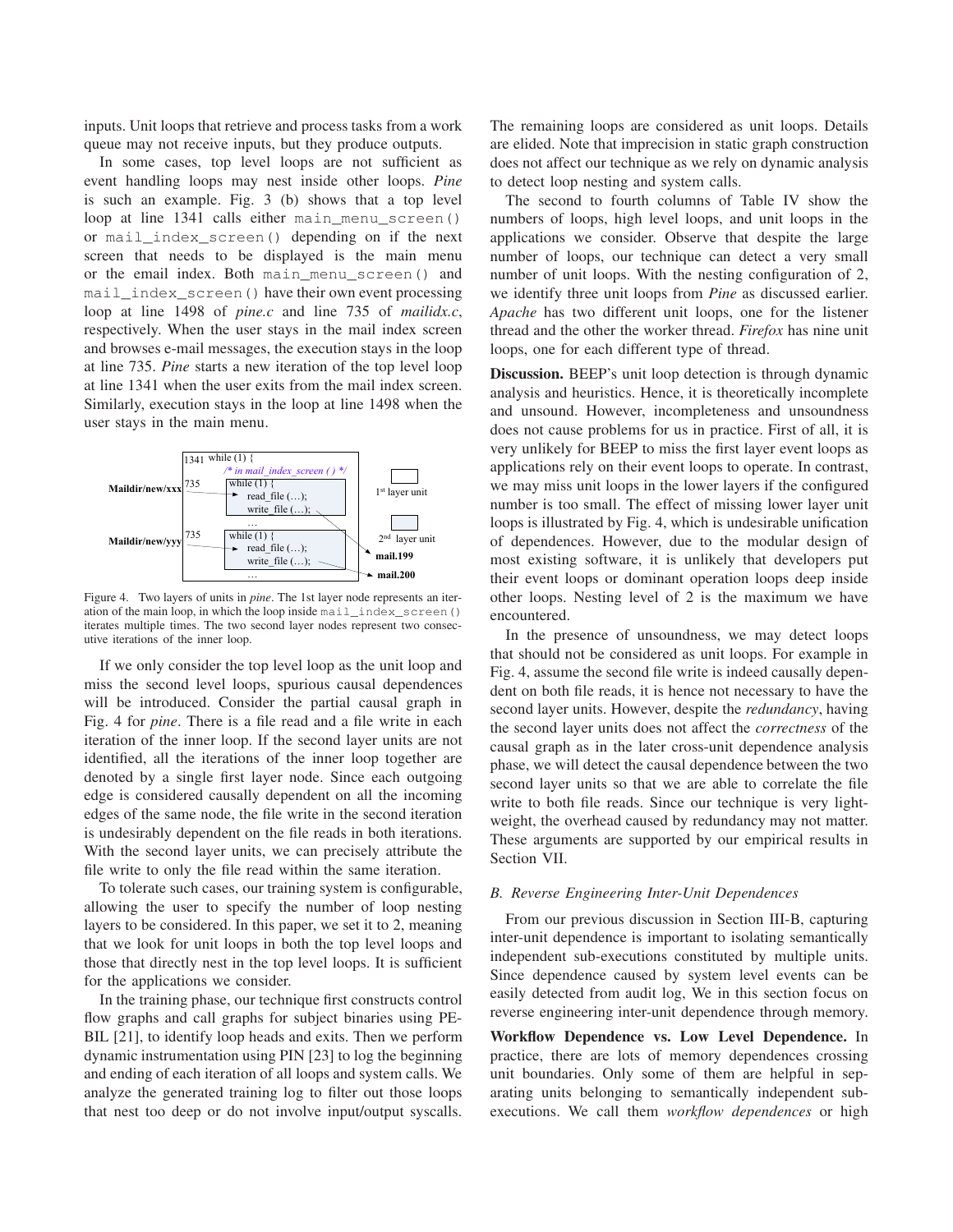level dependences. Other cross-unit dependences are not part of the workflow, but rather caused by low level behavior such as logging and memory management. They usually induce arbitrary dependences between units. Sometimes, all units are inter-connected by such dependences. Hence, the challenge lies in how to distinguish these two types of dependences.

In the following, we first use examples to illustrate these two types of dependences. We then determine the unique characteristics of workflow dependences. Finally, we present a dynamic analysis to reverse engineer such dependences.



Figure 5. High level and low level memory dependences in *apache*. Unit1\_2 means the second unit instance from loop 1.

*Apache* and *firefox* record each request processed in its lifetime. After a request is handled, they write the request information to a memory buffer which is flushed periodically. We observe that log buffer updates cause dependences between most units in the process. In particular, there is a meta data structure for the buffer that maintains the current space occupied by messages, the number of messages, etc. Each update has to first read the data structure written in the last update, and write to it afterwards.

Fig. 5 shows a number of units in an *Apache* execution and their memory accesses. In this example, we observe two kinds of memory dependences. One is through the queue data structure (solid arrows) and the other is through the log buffer (dotted arrows). Observe that the first type of dependences capture the causality between units that handle the same request, and thus workflow dependences. The second type correlates all units in a worker thread regardless of the request, and thus low level dependences.

Our study of other applications in Table III show that low level dependences may have various forms. For instance, a program using object pools tends not to directly allocate an object from heap, but rather from a pool, and returns it to the pool after using it. Hence, dependences can be induced between units through the meta data structure of the pool regardless of the input. A program that needs to report its own execution status constantly updates some global statistical variables, leading to low level dependences. We summarize the characteristics of workflow dependences as follows.

• Two units that have workflow dependence often share a common heap object, called the *workflow object*. This object is often closely tied with the common input that the two units are processing. It is a *heap* object instead of a *global* or *stack* object because the number of inputs varies a lot at runtime, demanding different numbers of such objects. In Fig. 5, memory structure element\_A is a workflow object containing request information and it is shared by [UNIT1-1] and [UNIT2-1].

• Units spawned from *the same loop* have unique workflow objects. In particular, the various units from the same loop correspond to different inputs and hence should operate on different workflow objects. In contrast, data structures causing low level dependences, such as the log buffer in *apache*, are not exclusively owned by any unit or subsets of units, and they can be accessed by any units. In Fig. 5, the three units from the same event loop in the listener thread operate on three different workflow objects, denoting three different input requests.

Reverse Engineering Algorithm. Based on the characteristics of workflow dependences, we devise the following dynamic analysis to reverse engineer the instructions that can produce workflow dependences at runtime. They will be instrumented for production runs.

- 1) We instrument libc memory allocation functions to detect all heap objects and their sizes.
- 2) We instrument all memory accesses to check if an access targets on any of the allocated heap object. If so, we log the access.
- 3) We instrument all the unit loops identified in the previous phase to log the begin and the end of a unit. Essentially, we log each instance of a unit loop head. The execution between two consecutive instances of the loop head denotes a unit.
- 4) We then associate all the heap objects to the units in which they are accessed. For a heap access instruction inside a unit loop, if it accesses unique heap objects in different units and these objects cause inter-unit dependences, we consider it a unit dependence inducing instruction. In other words, if an instruction ever accesses the same heap object in multiple units, it is excluded; if the object accessed by an instruction can never cause cross-unit dependence, it is excluded.

| [Allocated memory lists]                                                                                                              | <b>[UNIT1-1]</b><br>0x1: Read - 0x30001<br>0x2: Write - 0x10001<br>0x3: Write - 0x30001                               | <b>[UNIT1-2]</b><br>0x1: Read - 0x30001<br>0x2: Write - 0x20001<br>0x3: Write - 0x30001                                 |
|---------------------------------------------------------------------------------------------------------------------------------------|-----------------------------------------------------------------------------------------------------------------------|-------------------------------------------------------------------------------------------------------------------------|
| 1.0x10001 - 0x20000 // element A<br>2. 0x20001 - 0x30000 // element B<br>3.0x30001 - 0x40000 // log buf<br>4.0x40001 - 0x50000 // etc | <b>IUNIT2-11</b><br>0x10: Read - 0x30001<br>$0x11 : Read - 0x10001$<br>0x12: Write - 0x30001<br>0x13: Write - 0x40001 | <b>IUNIT2-21</b><br>$0x10$ : Read - $0x30001$<br>0x11: Read - 0x20001<br>0x12: Write - 0x30001<br>0x13: Write - 0x40001 |

Figure 6. Training log example of *apache*. Allocated heap objects on the left; the access log by units on the right.

Fig. 6 shows a simplified training log of *Apache*. In this example, four different heap regions are allocated, two for the elements storing input requests, one for the log buffer, and the other (etc) is used internally for statistics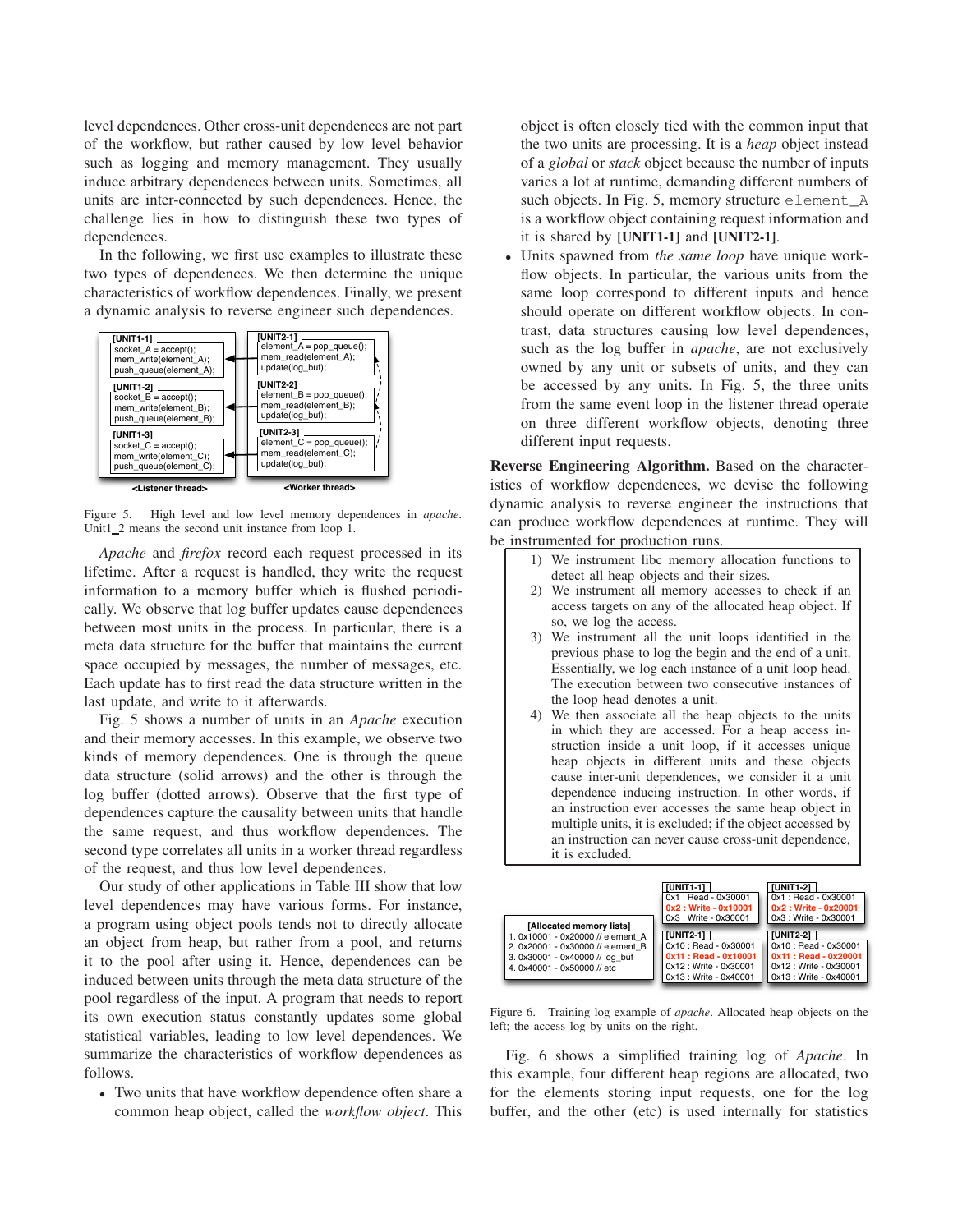collection. Our algorithm determines that instructions 0x1, 0x10, and 0x12-13 are excluded as multiple units from the same loop access the same object. In contrast, instructions 0x2 and 0x11 are identified as workflow dependences related instructions.

Optimization. Our algorithm may identify multiple instructions that cause workflow dependences on the same heap object. For example, multiple fields of a request data structure in *Apache* are defined by different instructions in a unit of the listener thread, and then used by a worker thread unit. Although these field accesses are by different instructions and with different addresses, they access the same allocated region and cause the same workflow dependence between the same two units. Hence, we can select one representative field access and ignore the others. In particular, if a set of accesses of the same object always appear together, we select the first one.

Columns 5-7 in Table IV present the results of memory dependences. The fifth column shows the number of memory instructions accessing heap objects that can cause dependences across unit boundaries, including both workflow and low level dependences. The sixth column shows the instructions causing workflow dependences and the last column shows the number after the optimization. They are the ones that get instrumented.

|                  |        | # of loops |                |                   |          | # of memory instructions |
|------------------|--------|------------|----------------|-------------------|----------|--------------------------|
| Applications     | total  | and 2      | syscall        | total             | high     | after                    |
|                  |        | level      | included       |                   | level    | opt.                     |
| $Sshd-5.9$       | 1,079  | 29         |                | $\theta$          | $\Omega$ |                          |
| Sendmail-8.12.11 | 798    | 61         |                | $\mathbf{\Omega}$ | $\Omega$ |                          |
| Proftpd-1.3.4    | 812    | 86         |                | $\Omega$          | $\theta$ |                          |
| Apache-2.2.21    | 1,294  | 31         |                | 67                | 31       | $\mathfrak{D}$           |
| Cherokee-1.2.1   |        | 3          |                | $\Omega$          | $\Omega$ |                          |
| $Wget-1.13$      | 519    | 32         |                | 96                | $\Omega$ |                          |
| $W3m-0.5.2$      | 1,471  | 121        |                | $\Omega$          | $\Omega$ |                          |
| Pine-4.64        | 5.513  | 155        | 3              | 6                 | $\Omega$ |                          |
| $MC-4.6.1$       | 1,215  | 153        |                |                   | $\Omega$ |                          |
| $Vim-7.3$        | 4.359  | 292        |                | 412               | 6        | 6                        |
| $Bash-4.2$       | 1,840  | 179        |                | 38                | $\Omega$ | 0                        |
| Firefox-11       | 25.564 | 1,863      | 9              | 671               | 12       |                          |
| Yafc-1.1.1       | 469    |            |                | $\Omega$          | $\Omega$ |                          |
| Transmission-2.6 | 1,117  | 10         | $\overline{c}$ | 14                | 4        |                          |

Table IV IDENTIFIED UNIT LOOPS AND INTER-UNIT MEMORY DEPENDENCES.



Figure 7. Missing dependences in training runs. During training, use\_ssl is never set. The memory dep with a 'T' label is the workflow dep detected in training. The deps with a 'P' label are those happening in production runs.

Discussion. As we detect workflow dependence inducing in-

structions through training runs, depending on the coverage we may not detect the complete set of such instructions and hence we may theoretically miss workflow dependences at runtime. However this is unlikely in practice. The reason is that workflow dependences denote how a program works at a very high level so that they are very stable. For instance, *Apache*'s workflow is that a request is received by the listener thread and put in a work queue. It is later dequeued and processed by the worker thread. This workflow does not change with different inputs. Therefore, as long as we are able to instrument at least one of the many memory writes of the workflow object in the listener thread, and one of the many memory reads of the workflow object in the worker thread, we can detect the workflow dependence.

Consider an example in Fig. 7, abstracted from *Apache*. Assume in the training runs, the variable use\_ssl is never set. So the dependence between lines 3 and 13 is the only workflow observed and only instructions 3 and 13 are instrumented. Assume during production runs, variable use ssl is set. Hence the real memory dependences become  $13 \rightarrow 5$ and  $15 \rightarrow 6$ . However, as we instrument lines 3 and 13, we log a write to x.url at 3 and later a read of x.url at 13. Our log analysis concludes that there is a memory dependence between 13 and 3, which does not precisely reflect the true memory dependence, but sufficiently reflect the workflow. If in the training runs, use\_ssl is always set, both instructions 3 and 5 will get instrumented as both access a heap object unique to an iteration and the object causes inter-unit dependences (Rule 4 of the reverse engineering algorithm). As such, even when use\_ssl is not set in a production run, the same workflow can be detected nonetheless.

This illustrates the detection of workflow dependence is not by accident, as x.url is such an important field that it must be written by the first unit and read by the second unit, in both training and production runs. In Section VII-C, we will show that different coverage of training runs have little impact on the effectiveness of BEEP.

In the worst scenario, if the entire workflow is not covered by any training runs, our technique is unlikely effective. However, since our training runs are the regular use cases provided by the user, we argue that the technique is sufficiently effective for the particular user. Also improving coverage of training runs is an orthogonal challenge that we can leverage other researchers' solutions to mitigate [7], [5]. We leave it as our future work.

We may also fail to exclude some low level memory accesses if they happen to demonstrate the same characteristics as workflow dependences in training. This may lead to bogus inter-unit dependences. In practice, we rarely find such problems. From Table IV, we can reduce to a small set of instructions during training, indicating the criteria we use are distinctive enough.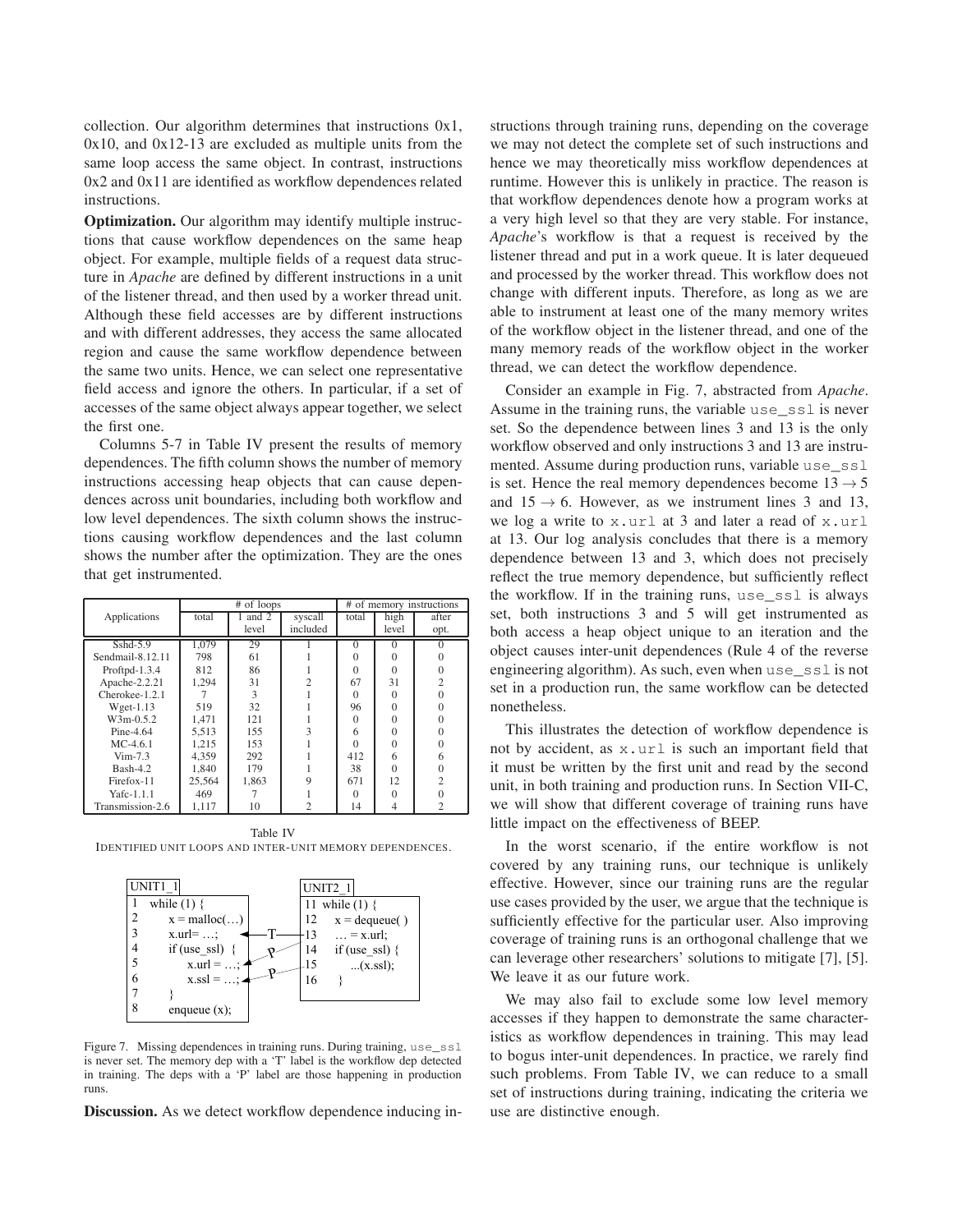| rule                                                     | instruction                                            | instrumentation                                                           |  |  |  |
|----------------------------------------------------------|--------------------------------------------------------|---------------------------------------------------------------------------|--|--|--|
| $R_{entry}$                                              | entry of unit loop $l^{-1}$                            | $nesting++;$                                                              |  |  |  |
| $R_{head}$                                               | head of unit loop $l$                                  | kill(UNIT, <i>l</i> , <i>inst</i> ( <i>l</i> )++, nesting) <sup>2</sup> ; |  |  |  |
| $R_{exit}$                                               | exit of unit loop $l$                                  | $nesting-$ :                                                              |  |  |  |
| $R_{wrt}$                                                | memory write to $a^3$                                  | kill(MEM_WRT, $a$ );                                                      |  |  |  |
| kill(MEM_RD, $a$ );<br>memory read from $a3$<br>$R_{rd}$ |                                                        |                                                                           |  |  |  |
|                                                          | <sup>1</sup> Loop entry is before the first iteration. |                                                                           |  |  |  |

<sup>2</sup>It is implemented by multiple  $k$ ill() calls that take 2 args. <sup>3</sup>These are reads/writes that may cause workflow deps.

Table V LOGGING INSTRUMENTATION. UNIT, MEM\_WRT, AND MEM\_RD ARE NEW SYSCALL IDS FOR OUR ANALYSIS.

#### V. LOGGING INSTRUMENTATION AND LOG ANALYSIS

Through the training phase, we reverse engineer the unit loops and instructions that could induce inter-unit memory dependences. In the next step, we instrument the applications accordingly to collect runtime log. Attack investigation is performed by co-analyzing the audit log and the additional log generated by BEEP.

Logging Instrumentation. To enable easy log analysis, we leverage the existing audit system to store our log. Specifically, we instrument an application binary at the instructions of interest such that special system calls are triggered. The system calls are then captured and logged by the audit system. The detailed instrumentation rules are presented in Table V. Specifically, the nesting level is increased by one before entering the first iteration of a unit loop (rule R*entry*) and decreased when exiting the loop (rule R*exit*). A unit event is emitted upon each instance of a unit loop head instruction (rule R*head*), containing the id of the loop, the instance, and the nesting level. Note that loop entries and exits are statically identified, regardless of the coverage of training runs. We rely on the underlying binary instrumentation tool PEBIL [21] to achieve this goal. In some extremal cases (e.g. strange loop structures), PEBIL may miss some loop entries or exits. The consequence is that we may coalesce multiple units into one, losing precision. We have not encountered such cases in practice. In the generated log, a unit is delimited by two consecutive unit events of the same loop. Note that the audit system automatically annotates each kill signal it receives with the id of the signaling process.

Log Analysis. We develop an algorithm to analyze the enhanced audit log to generate a causal graph. This algorithm is applied when the user observes a symptom and wants to identify its root cause. It is undesirable to expose the user to units or memory dependences because these are application specific artifacts. Therefore, our design goal is to have a precise causal graph at the system level, that is, the graph is composed of system level entities such as files, sockets, and processes. However, a process node does not represent the entire process, but rather just a sub-execution constituted by the relevant units, i.e. *all the units that are reverse-reachable from the symptom through inter-unit dependences.* All the

|                             | <b>Algorithm 1</b> Log Analysis Algorithm                                                                                                                                                                              |
|-----------------------------|------------------------------------------------------------------------------------------------------------------------------------------------------------------------------------------------------------------------|
| Input:                      | $L$ - the audit log<br>$n$ - the nesting level considered.<br>$e_c$ - symptom event.                                                                                                                                   |
|                             | Output: $G$ - the generated causal graph.                                                                                                                                                                              |
| Def:                        | <i>memUse</i> - memory uses that look for definitions.<br>$sysObj$ - system objects relevant to the symptom.<br><i>unitRel</i> [ $u$ ] - if unit $u$ is relevant.<br>$curUnit pid $ - the current unit of process pid. |
| 1: memUse $\leftarrow \{\}$ |                                                                                                                                                                                                                        |
|                             | 2: sys $Obj \leftarrow \{$ the system objects of $e_c$ }                                                                                                                                                               |
|                             | 3: for each event $e \in L$ in reverse order, starting from $e_c$ do                                                                                                                                                   |
| 4:                          | <b>if</b> e is unit event UNIT(pid <sub>e</sub> , uid <sub>e</sub> , inst <sub>e</sub> , $n_e$ ) <b>then</b>                                                                                                           |
| 5:                          | if $n_e \equiv n$ then                                                                                                                                                                                                 |
| 6:                          | $\textit{curlInit}[\textit{pid}_e] \leftarrow (\textit{uid}_e, \textit{inst}_e)$                                                                                                                                       |
| 7:                          | <b>if</b> e is mem write in pid to $a \wedge a \in \text{memUse}$ then                                                                                                                                                 |
| 8:                          | $memUse \leftarrow memUse - \{a\}$                                                                                                                                                                                     |
| 9:                          | $unitRel[curUnit[pid]] \leftarrow true$                                                                                                                                                                                |
| 10:                         | if e is sys event in pid on $s \wedge s \in sysObj$ then                                                                                                                                                               |
| 11:                         | $unitRel   curlInit   pid   \leftarrow true$                                                                                                                                                                           |
| 12:                         | $G \leftarrow G + edge (pid, e, s)$                                                                                                                                                                                    |
| 13:                         | <b>if</b> e is mem read in pid to a $\wedge$ unit Rel curVnit pid   then                                                                                                                                               |
| 14:                         | memUse $\leftarrow$ memUse $\cup$ {a}                                                                                                                                                                                  |
| 15:                         | <b>if</b> e is sys event in pid on s $\wedge$ unit Rel curVnit pid   then                                                                                                                                              |
| 16:                         | $sysObj \leftarrow sysObj \cup \{s\}$                                                                                                                                                                                  |
| 17:                         | $G \leftarrow G + edge (pid, e, s)$                                                                                                                                                                                    |

system calls occur in those units are connected to the process node.

Furthermore, recall that depending on the configuration, we may have nesting units. Our algorithm allows the user to generate causal graphs at different nesting levels. For example, if two layers of units are logged, the user can choose to generate a causal graph with the first layer units only (less precise but concise) or the second layer units (more precise but larger).

Algorithm 1 describes the process. It takes as input the log file, a symptom event (e.g. a file or a process), and the level of units to be considered, and generates the causal graph relevant to the symptom. Initially, it populates the *sysObj* set with the system object(s) of the symptom event (line 2). Any events in the past that operate on the same object(s) have dependence with the symptom event. The main body of the algorithm traverses the logged events in the reverse order, starting from the symptom event. If it encounters a unit event, it updates the current unit if the nesting level is equivalent to the specified value (lines 4-6). For example, if the specified level is one, all the second layer units are ignored. Note that they must be nesting in some first layer unit. All of them are considered part of the first layer unit. In lines 7-9, if a memory dependence is detected, the current unit is considered relevant. Similarly in lines 10-12, if a system level dependence is detected, the current unit is considered relevant and an edge is added to the causal graph. After the current unit is determined relevant, all the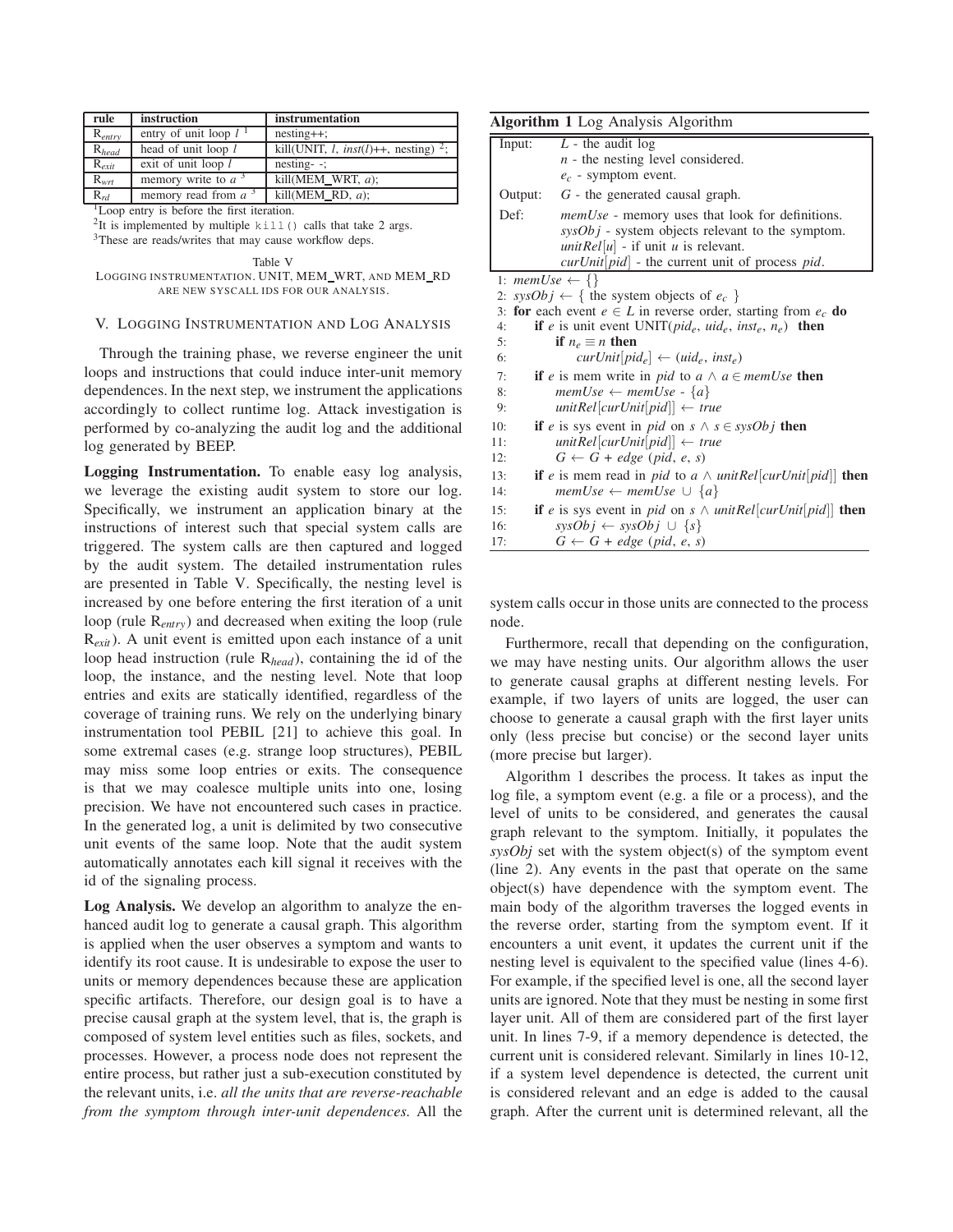preceding memory reads and system objects are put into the memory use set and the system object set to look for further dependences (lines 13-17).



Figure 8. Log analysis example. The first value of an event is process id. The events of different processes have different shades. The line numbers of relevant events are highlighted. Event line numbers in the same unit are boxed. "Unit 135,2,1,1" denotes the 1st instance of unit loop 2 in process 135, and nesting level 1.

Fig. 8 presents an example. The symptom is the last file write event of process 399. It is dependent on the fork event at line 9, which is in a unit of loop 2 in process 135. The unit is marked relevant, entailing the memory read at line 8 being inserted to the memory use set to look for its definition, which is found at line 5, making the enclosing unit relevant and the socket read in the unit at line 4 being added to the graph. Observe the events in the first unit are not relevant although it is in the same process 135. Also observe that units from different processes may interleave.

While the aforementioned algorithm traverses the log *backward* to identify all the events leading to a symptom, a similar algorithm is also developed to perform a *forward* traversal to identify all the events that are caused by a root cause. This is particularly beneficial in understanding the ramifications of an attack. The details are omitted.

#### VI. IMPLEMENTATION

We have implemented a BEEP prototype composed of the training, instrumentation, and log analysis components. The training analysis is implemented on PIN [23], instrumentation is through a binary rewriting tool PEBIL [21]. Log analysis is implemented in C++. Both the backward and forward log analysis algorithms are implemented.

In Linux, syscall clone() is used for spawning both a process and a thread. On one hand, this allows individual threads across processes have unique ids. Consequently, we can attribute an event to its thread through the unique pid and then to its unit. On the other hand, we need to distinguish a thread from a process to detect memory dependences across threads. Note that threads in the same process share the same virtual space so that when we match a memory use with a definition, we need to ensure the corresponding threads belong to the same process; we should not match a use with a definition in a different process. We parse the argument of a clone syscall and see if CLONE\_THREAD or CLONE\_VM is set. If either one is set, the child is a thread, otherwise a process.

## VII. EVALUATION

Part of the experimental results have been presented in previous sections. In this section, we present the time and space overhead and two additional case studies. For training runs, we use 1-3 executions for each application. They are the most common use cases of those applications.

The training overhead is about 10x-200x. Next we focus on reporting the more interesting logging overhead.

#### *A. Logging Overhead*

In this experiment, we measure execution time of individual applications. For server programs, we use test inputs provided with the program if available, random inputs otherwise. For UI programs with batch mode support, such as *vim* or *W3M*, we use scripts to feed inputs. For *firefox*, we use the *SunSpider* browser benchmarking tool [3]. It is difficult to measure runtime for programs such as *pine* and *bash* because they are highly interactive without batch mode support. We hence preclude them in the time overhead study.

Fig. 9 shows the logging overhead of BEEP under different conditions. The "*Audit Off*" bars show the overhead of BEEP over the execution of the original binaries without turning on the Linux audit system. The "*Audit On*" bars show the overhead of BEEP over the execution of the original binaries with the Linux audit system running. In the later case, the baseline includes the running time of the Linux audit operations.

In most cases, the overhead is less than 1%.



Table VI shows space overhead. It is measured over executions of about one minute. Note that since we use batch mode, the executions are highly intensive. "*Original*" log means the audit log without our technique. Observe that our technique has small space overhead for most of applications except *firefox* and *apache*. *Firefox* and *apache* have relatively high space overhead because a single request from the user or network is handled by multiple units from multiple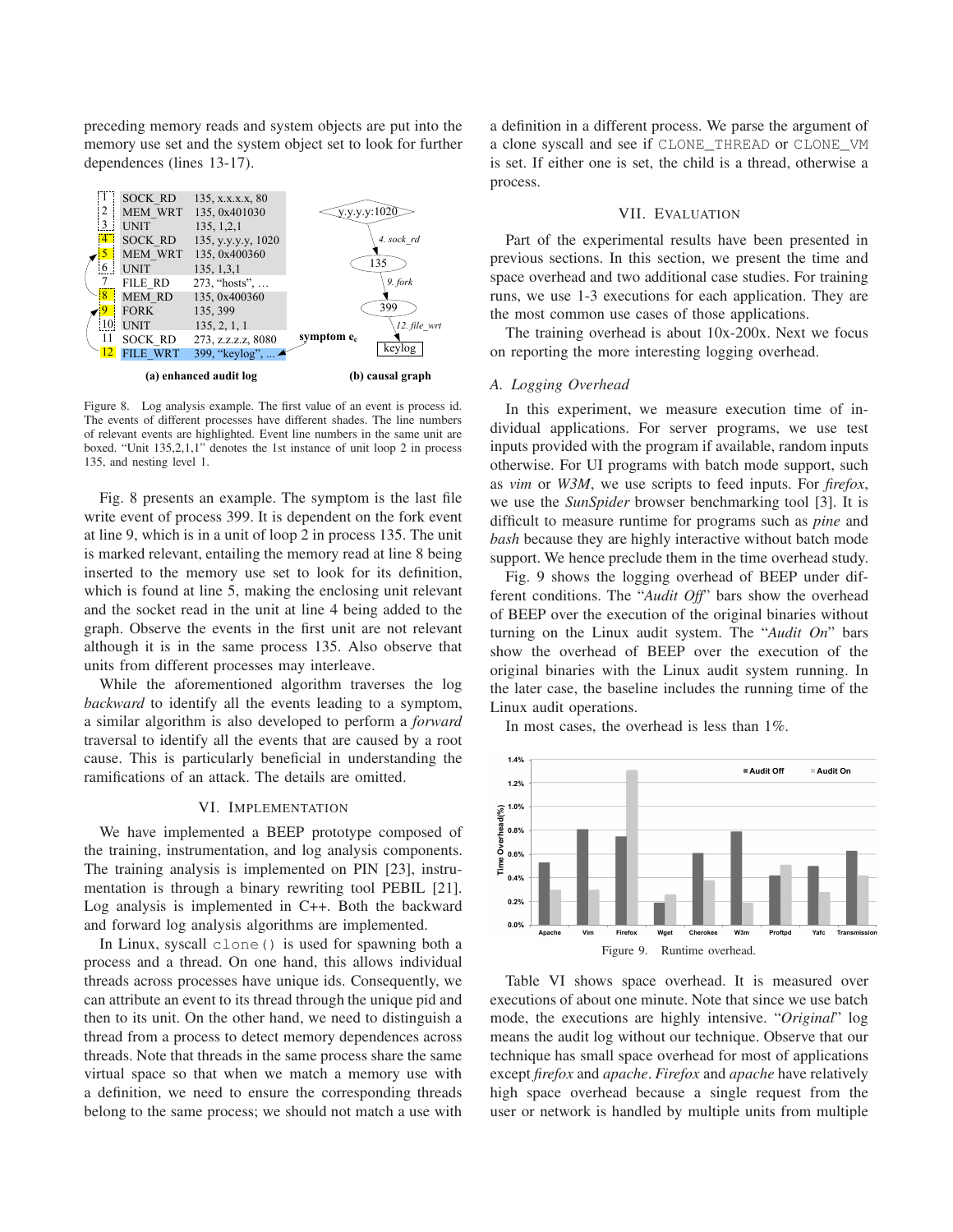| App          | Execution | Log size(MB) | Space        |                  |
|--------------|-----------|--------------|--------------|------------------|
|              | time(sec) | Original     | Instrumented | overhead $(\% )$ |
| Apache       | 58.48     | 0.227        | 0.278        | 22.4%            |
| Vim          | 59.95     | 85.75        | 89.4         | 4.2%             |
| Firefox      | 95.1      | 46.12        | 63.25        | 37.1%            |
| Cherokee     | 61.01     | 1.1          | 1.126        | 2.2%             |
| W3M          | 58.92     | 26.88        | 28.39        | 5.6%             |
| Proftpd      | 58.65     | 0.54         | 0.56         | 2.3%             |
| Wget         | 60.37     | 17.47        | 17.48        | 0.6%             |
| Yafc         | 59.16     | 7.29         | 7.41         | 1.6%             |
| Transmission | 60.51     | 4.92         | 5.37         | 9.1%             |
| Pine         |           | 5.62         | 6.21         | 10.5%            |
| <b>Bash</b>  |           | 0.63         | 0.64         | 0.6%             |
| MC.          |           | 1.56         | 1.67         | 6.9%             |
| Sshd         |           | 2.2          | 2.22         | 0.8%             |
| Sendmail     |           | 0.214        | 0.22         | 2.8%             |

threads and each of them logs units and also memory writes and reads.

Table VI SPACE OVERHEAD



Figure 10. Accumulated log size from one-day execution.



Figure 11. Log size of applications.

Scalability. To shed some light on the scalability of BEEP, we conduct the following experiment. We created a VM image with all the instrumented applications and installed it on a (non-author) user's laptop. He used the system for 24 hours with 8 hours sleep time. We then analyze his log. Fig. 10 shows the log size changes over time. Observe that the log generated by our technique is consistently a small portion of the whole audit log. The growth is linear. Finally, about 700MB log was generated with 100MB from our technique. Fig. 11 shows the breakdown for individual applications. Observe that a program that generates a lot of audit log may not generate a lot of fine-grained log through BEEP, such as *bash*, and vice versa (e.g. *firefox*).

|             | process # | file $#$  | com. channel #                         | edge#  |
|-------------|-----------|-----------|----------------------------------------|--------|
| Linux audit | 95.29     | 188.31    | 201 12                                 | 785.98 |
| <b>REFP</b> | 19        | 18.08     | 10.86                                  |        |
|             |           | Table VII |                                        |        |
|             |           |           | CASUAL GRAPH COMPARISON FOR 100 FILES. |        |

Systematic Evaluation of Effectiveness. In this experiment, we randomly select 100 files accessed in the 24-hour experiment, backtrack from these files, and compare the causal graphs generated by BEEP and standard system call based techniques. We observe dependence explosion  $(> 10$  times difference in graph size) in 74 out of the 100 files. Table VII compares the averages. Observe that the causal graphs by BEEP are on average 13.5 times smaller.

## *B. Case Studies*

We have shown one case study in Section II. In this section we show two more case studies to demonstrate the effectiveness of BEEP.

Understanding Attack Ramifications. During the 24 hours scalability study, we have another colleague using the offensive BackTrack Linux VM [1] on a different machine to attack the machine with the audit system running at the 13th hour. BackTrack provides a set of pre-installed hacking tools.

We provide the IP address of the "victim" machine to the (emulated) "attacker." The "attacker" first used a scanning tool to scan all the open ports and the application versions on the "victim" machine and was able to find that the *Proftpd* ftp server that has opened port 21 has a vulnerability. He used another tool to exploit the vulnerability and acquired a root shell. He then installed a backdoor in the "victim" machine and made another connection to the backdoor to collect system and user information. After that he modified *.bash history* file to remove the footprints of the attack.

At the end of the 24-hour period, the user of the "victim" machine was notified of the backdoor program. He first performed a backward causal analysis using both the standard audit log and the enhanced log. Both generate a concise causal graph that precisely identifies the root cause. Audit log works well in this case as none of the processes along the path from the exploit to the back door process is long running, and hence no explosion.

The user also wanted to understand the ramifications of the attack, namely to identify the objects and processes that get compromised by the attack. This can be done by generating a causal graph involving all the events *reachable from* the root cause through dependences. This time, the Linux audit log leads to dependence explosion, whereas BEEP produces the precise causal graph. Fig. 12(a) shows the graph generated by Linux audit log. It contains 348 processes and 512 files, including three *bash* sessions which the user connected to after the attack. Fig. 12(b) shows the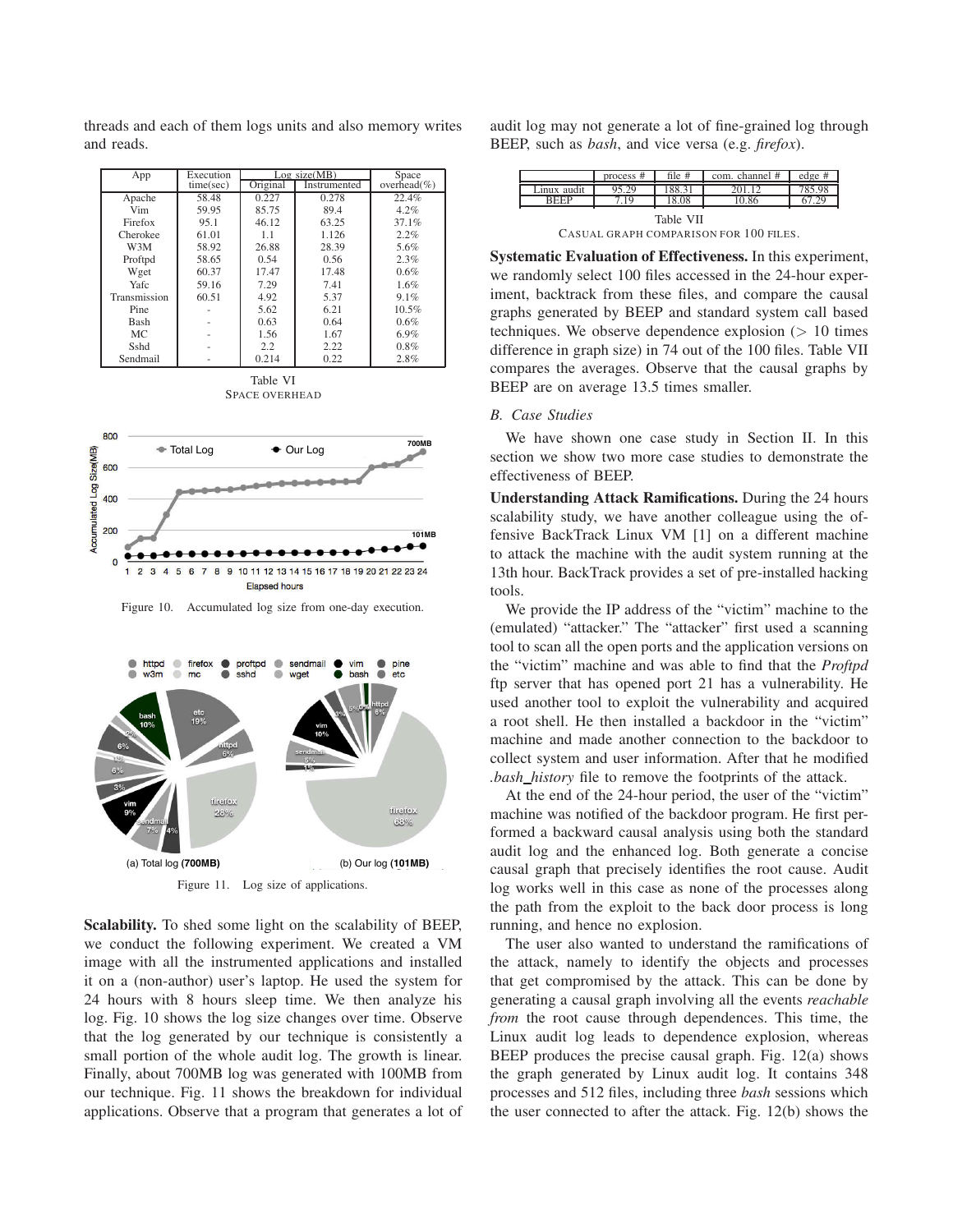

Figure 12. Identifying Attack Ramification.

graph generated by BEEP and it only shows 4 processes and 1 file, clearly identifying that the *.bash history* file gets compromised by someone sneaking in through the back door (i.e. *sh*→ *bash*). The reason of the explosion is that whenever the user logged into the system, the corresponding *bash* process is tainted because it first reads the compromised *.bash history* file. Then all child processes of the *bash* process also get tainted and all objects accessed by these processes are also included in the graph. In contrast, BEEP partitions a *bash* execution into units and there is no workflow from the unit that reads the *.bash history* to the units that spawn child processes.

The file-offset approach [26] does not reduce any false dependences because *bash* reads the whole *.bash history* file when it executes. The socket interval technique [12] does not work because *firefox* is tainted from the beginning of its execution and then all the following socket accesses are also tainted. Table VIII compares the statistics of the four techniques.

Using timestamps to approximate causal relation hardly works here as the bash processes are long running. Precluding *.bash history* from the white list and thus avoiding tracking dependences through it may prevent the explosion, but that would lead to missing the malicious action of modifying the file. Also, there are many other such configuration files and log files. The system administrator has to decide which ones should be precluded. It is in general not safe to do so either as the attacker can intentionally use configuration/log files as their communication channels.



Information Theft. In this case study, we emulate the following scenario: an employee executes *vim* editor and opens three secret files (secret\_1, secret\_2 and secret\_3) and two other html files(index.html and secret.html) on a server in his company. He copies secret information from secret\_1 file and pastes it to secret.html file. Then he modifies the

index.html file to generate a link to the secret.html file. After he gets home, he starts a web-browser on his home system and connects to the company's server to download the secret file. Note that the company server is set up in such a way that direct copying secret files is forbidden, but viewing them is allowed by users from the company's physical LAN.

Later, the company finds out some of the important information is leaked and the administrator tries to investigate how the secret was stolen and who shall be held responsible. She constructs a casual graph related to the three secret files. Fig. 13(a) shows the graph generated by the existing techniques. This graph indicates all three secret files are read by *vim* and two html files are written from the same *vim* process. Then those html files are read by the *httpd* web server daemon. The web server has served requests from 38 connections since the html files are read. From this graph, the only conclusion we can draw is that maybe all three secret files are leaked and the destination can be any of the 38 connections.

Neither the file-offset or the socket-interval approach reduces any false dependence. When the employee executes *vim* and opens a file, *vim* first reads the entire file and then generates a swap file. Also when he modifies the part of the html file, *vim* does not directly modify the original file, instead it modifies the corresponding swap file and renames it to the original file name when he saves modifications. That means even though the employee reads a part of the secret file and modifies a part of the html file, *vim* reads and writes entire files internally. The socket interval technique does not work because the *index.html* file is tainted and all the corresponding socket accesses are tainted.

One simple heuristic is to find the last secret file read that happens right before the write to the html file based on timestamps. However the user opens all three secret files in the beginning of *vim* execution and performs edits in arbitrary order. The two html files are written only when the user indicates so. In this case, the closest read is from secret 3 which is not leaked. Another heuristic is that the administrator manually inspects the secret files and the html files to find the secret source and the sink by comparing their contents. However, the audit system cannot afford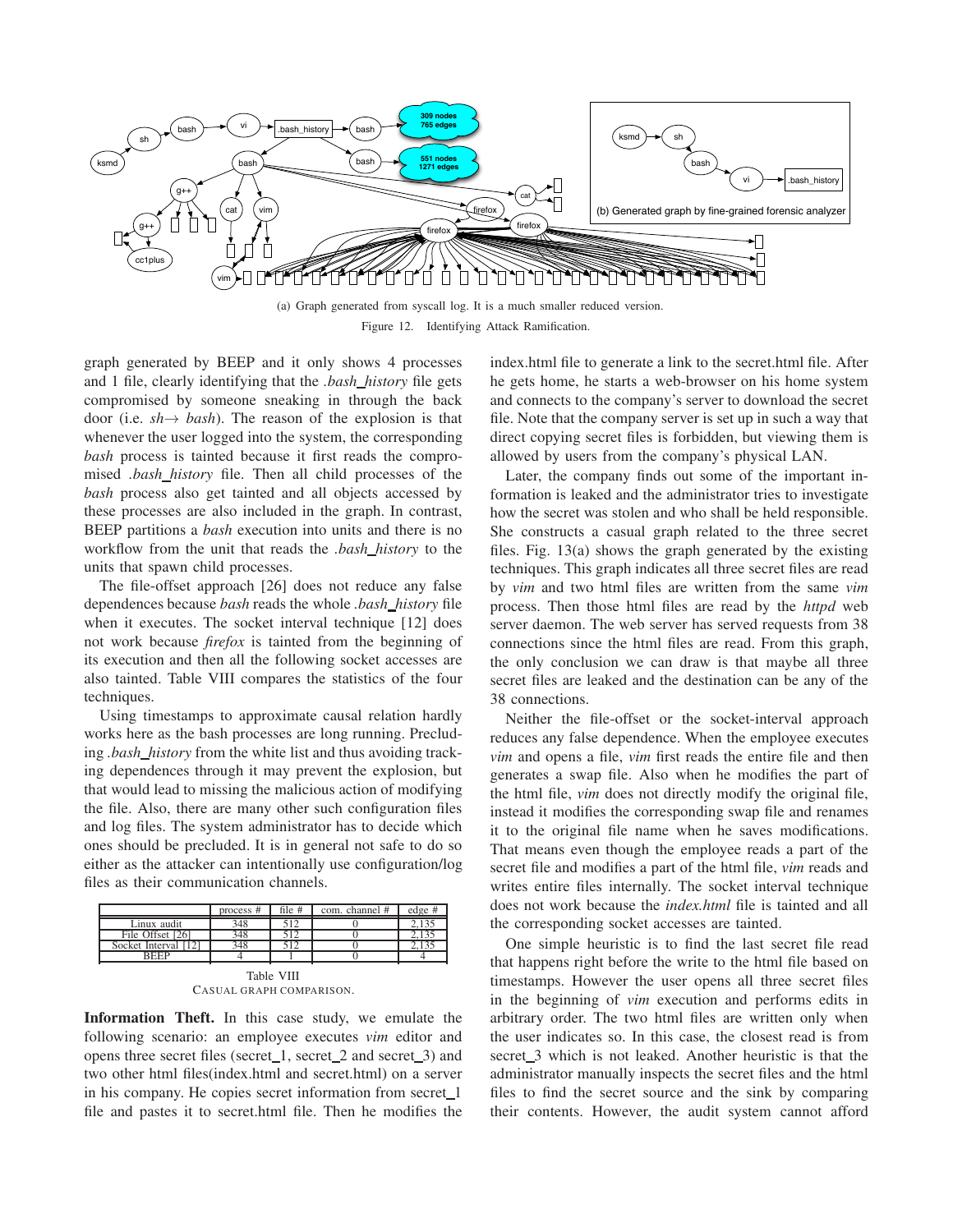

Figure 13. Information stealing.

logging contents (e.g. packets that the web server has sent). Moreover, a smart attacker can apply packer or compressor to encode the stolen content.

Fig. 13(b) shows the graph generated by BEEP. It precisely pinpoints the insider's home machine IP and the secret that gets leaked. BEEP is able to detect all necessary workflows between units including the one between the *vim* unit that copies the content and the unit that pastes it. The secret.html file is only read by one unit in *httpd* and sent to an external IP through another unit. Table IX shows the comparison.

|                                      | process # | file $#$ | com. channel # | edge# |  |  |
|--------------------------------------|-----------|----------|----------------|-------|--|--|
| Linux audit                          |           |          |                |       |  |  |
| File Offset [26]                     |           |          |                |       |  |  |
| Socket Interval [12]                 |           |          |                |       |  |  |
| <b>BEEP</b>                          |           |          |                |       |  |  |
| Table IX<br>CAUSAL GRAPH COMPARISON. |           |          |                |       |  |  |

## *C. Impact of Training Coverage*

In this experiment, we study the effect of training run coverage. For each program, we create three test suites. Training #1 is the universal suite, containing the common use cases. Training #2 is a subset of training #1, we randomly select 30%∼50% of the test cases from training #1 so it covers a smaller portion of the code. Training #3 is a subset of training #2 in which we randomly include 30%∼50% from training #2. For example, in the *apache* case, we acquire a real-world web request log for 3 days and we write a script to regenerate the workload and use them as training #1. We randomly select a one-day log for training #2 and also select a five-hour log for training #3. Table X shows the function and instruction coverage of each training set. Observe that code coverage are quite different for the three sets of each program.

| Applications | Training $#1$<br>Coverage |       | Training # 2<br>Coverage |       | Training # 3<br>Coverage |       |
|--------------|---------------------------|-------|--------------------------|-------|--------------------------|-------|
|              | Fnc                       | Ins   | Fnc                      | Ins   | Fnc                      | Ins   |
| Apache       | 74.1%                     | 48.2% | 51.3%                    | 30.9% | 39.4%                    | 20.7% |
| Vim          | 60.7%                     | 47.4% | 48.2%                    | 31.7% | 29.6%                    | 16.4% |
| Transmission | 59.6%                     | 41.5% | 51.4%                    | 32.1% | 39.8%                    | 21.3% |
| W3m          | 64.2%                     | 50.4% | 58.7%                    | 43.7% | 41.8%                    | 29.0% |
| Pine         | 52.1%                     | 27.4% | 29.6%                    | 18.4% | 21.8%                    | 11.1% |

Table X EFFECT OF TRAINING.

We first verify correctness of unit loop detection and

observe that all three training sets of each application correctly find the same unit loops.

Then we detect inter-unit workflow dependences using the different training sets. *W3m* and *Pine* do not have any workflow dependence and our technique correctly identify that for all the training sets. In cases of *Apache* and *Transmission*, inter-unit dependence detection results from all the three sets are the same. All of them correctly identify the same set of memory instructions which may cause dependences across units. In *Vim*, the detected instruction set by training #1 is different from that by training #2. Training #2 and #3 have the same result. However the two sets both access the same heap objects and both of them can be used to correctly detect inter-unit dependences in all scenarios we have evaluated.

From this study, we observe that training run coverage has little effect on BEEP.

## VIII. RELATED WORKS

Coarse-grained Logging. Our technique follows the line of work in tracking system-level dependence for forensic analysis including backward tracking to identify the source of an attack [18], [15], [4], [11] and forward tracking to detect the effect of an attack [12], [19], [17], [31], [25], [9]. Our contribution is to complement these techniques by partitioning an execution to autonomous units that handle independent inputs to avoid dependence explosion.

Some existing efforts try to mitigate the dependence explosion problem with system level techniques. In [20], page level memory dependences are detected and logged in addition to syscall logging. While it provides better precision, it is not generally effective due to its limitation to the page level granularity and its unawareness of the semantics of those dependences. In [26], file offsets are logged additionally for file related syscalls such that file dependences can be better disambiguated. However, it is only limited to file dependences.

Whole System Replay. To allow forensic analysis and to roll back a victim system after an attack, system level replay techniques have been proposed in the past [17], [8]. These techniques regularly create checkpoints and record non-deterministic factors in system-wide execution such as packets from remote sites, inputs from users, and hardware signals so that the whole system can be replayed from a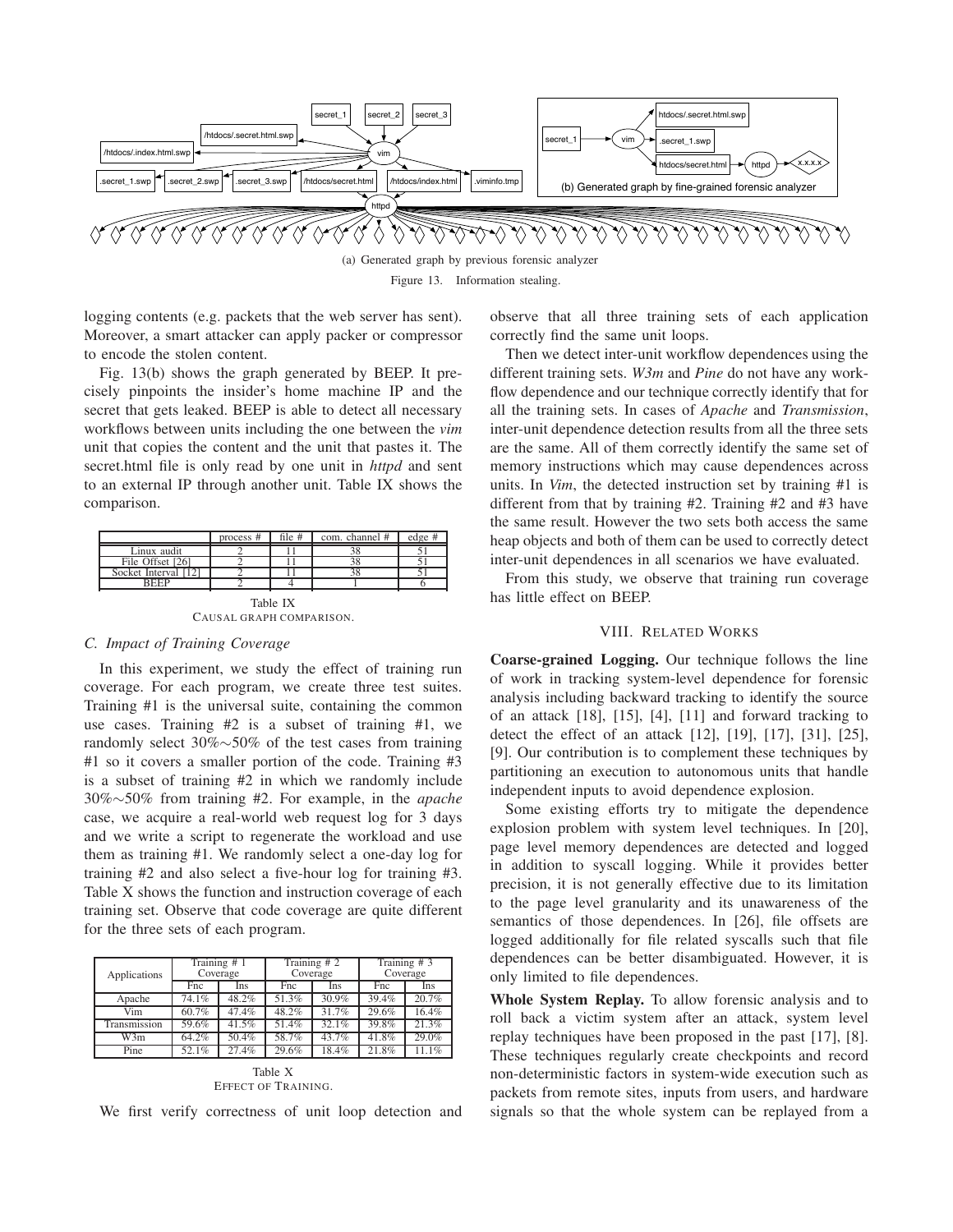checkpoint. During replay, the part that is affected by the attack can be skipped [17]. BEEP can complement these techniques by providing better accuracy in causality analysis and supporting the replay of benign units of a tainted process.

Combination of Coarse-grained Logging and Instruction Logging. Techniques have been proposed to detect causality between system calls by checking if there are instruction level dependences between system calls [29]. These techniques require instrumenting a lot of instructions as they do not distinguish low level and workflow memory dependences. Furthermore, causal relations induced by low level dependences – thus of no forensic importance – are in-distinguishable from the important ones. In comparison, the introduction of units allows us to define workflow dependences. According to our results, detecting workflow dependences requires very little instrumentation and provides high accuracy.

Magpie [6] monitors kernel and application level events to extract control flow and system resource usage of an input request in a server. Then Magpie uses application specific schema to identify correlated events from both applications and kernel. Magpie needs predefined event schema for each application, whereas BEEP only requires a few training runs. The instrumentation in BEEP is also more lightweight than Magpie.

In our previous work [22], we proposed an execution reduction technique that aims to faithfully replay a failure with a reduced log. Similar to BEEP, our previous work focused on reducing loop iterations (also called units.) However, the previous technique requires source code and manual annotations to define the loops to reduce; whereas BEEP only requires binary programs for automatic unit loop identification. To achieve faithful replay, our previous technique has to consider all memory dependences without distinguishing low level and workflow dependences. The entailed instrumentation is much more heavy-weight than BEEP.

Fredrikson et. al. [10] proposed a technique allowing users to specify the granularity of logging and analysis, and define the notion of event causality. Despite its flexibility, it needs a lot of human user involvement.

Information Flow. Digital forensics systems [24], [27], [30] monitor and log flow of requests from network to detect and analyze malware. Panorama [30] tracks information flow at the memory operation level. It needs special hardware or the overhead would be too high. VPath [27] uses a virtual machine monitor to watch thread and network activities to detect causalities. It can provide precise information flow with low overhead if the pre-defined activity patterns are accurate. PassV2 [24] is a provenance aware storage system allowing propagation of meta data to the attached system to track information flow. Dynamic data flow tracking (DFT)/taint analysis is a class of techniques to track finegrained propagation of relevant data [16], [14], [25] on the fly, to prevent information leak or zero-day attacks. BEEP is more light weight compared to these techniques.

Finally, BEEP can be integrated with low-overhead and trusted auditing systems [13], [28] to achieve better performance and attack resilience.

## IX. DISCUSSION

In this section, we discuss the limitations of BEEP. First, the current implementation of BEEP has the same level of trustworthiness as the Linux audit system. Both have to trust the operating system, which makes them vulnerable to kernel level attacks. If an intruder compromises the kernel, he/she can disable the audit daemon or delete audit logs to erase evidence of the attack. However, this is not a fundamental limitation of BEEP, as BEEP can be ported to the hypervisor level and hence kept out of the reach of kernel level attacks.

Second, a remote attacker may intrude the system via some non-kernel level attacks and acquire the privileges to tamper with the binaries instrumented by BEEP. In this case, BEEP will be able to at least precisely record the initial intrusion. All events after the initial intrusion should be marked as untrusted.

Third, a legal user of the system with BEEP installed may try to attack BEEP. However, unless the user has the privileges to tamper with the instrumented executables, all he/she can do is to generate bogus events such as fake KILL signals using his/her own programs. Such behavior can be detected as each event is tagged with the process id and hence BEEP knows these signals are from an executable that has not been instrumented.

Fourth, while BEEP has preprocessed a set of commonly used applications, a user can choose to install new applications. In this scenario, since the applications have not been trained and instrumented by BEEP, unit-level logging cannot be achieved and BEEP has to fallback to process level logging provided by the audit system. Consequently, we may coalesce multiple units into one and lose percision. However, the precision of the already instrumented applications is not affected. We anticipate BEEP will constantly remind the user that he/she should train the newly installed applications as soon as possible.

Fifth, BEEP still requires user involvement. BEEP asks the user to provide regular use cases as training inputs. The user is also supposed to apply BEEP to each long running application in his/her system. In the future, we anticipate the whole process can be fully automated by logging and analyzing regular system execution automatically.

Finally, BEEP is not capable of processing obfuscated binaries due to the difficulty of binary instrumentation. For such programs, BEEP will treat the whole process as a unit and degrade to a regular audit system.